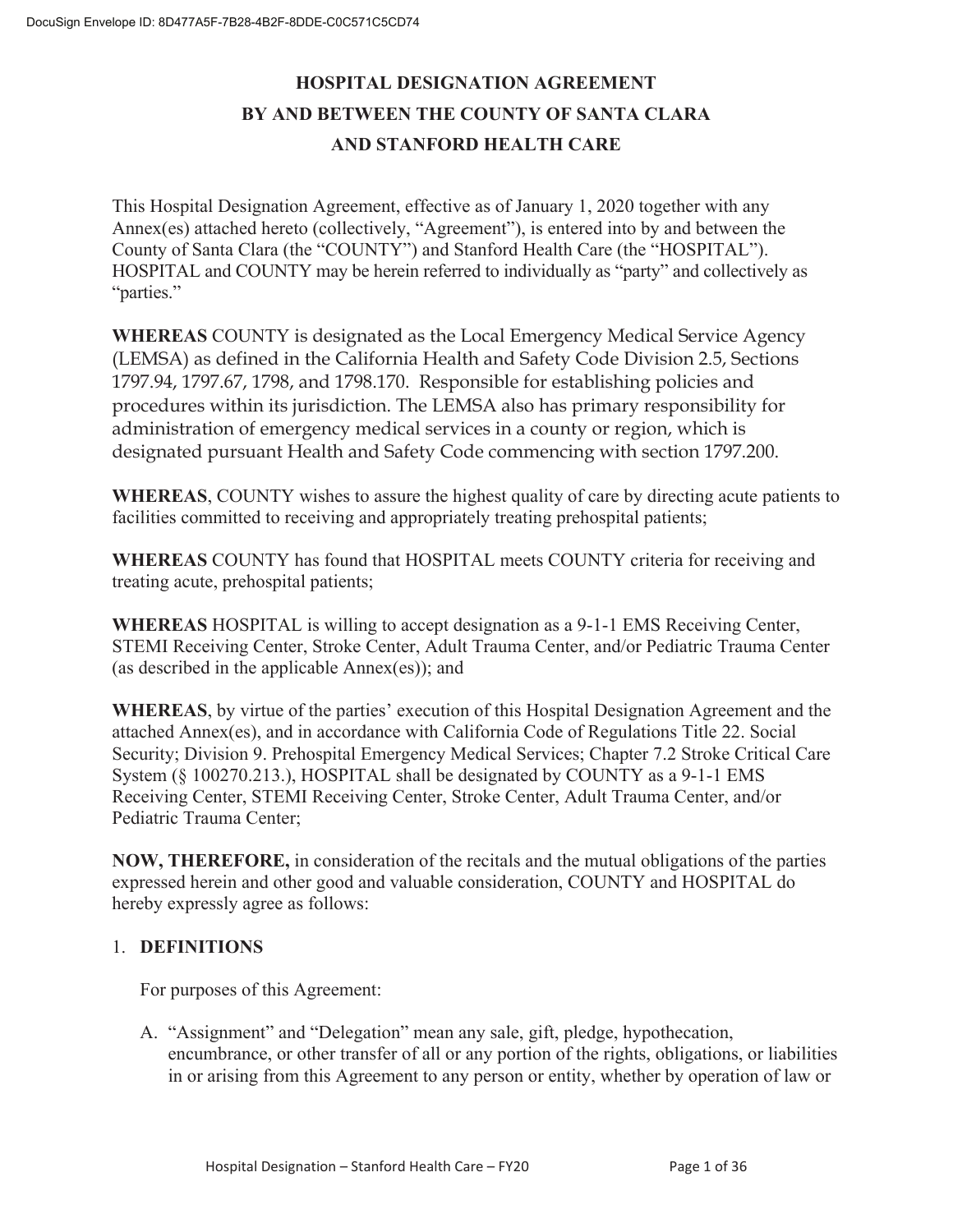otherwise, and regardless of the legal form of the transaction in which the attempted transfer occurs.

- B. "Cause" includes, but is not limited to, the following:
	- (1) Failure of HOSPITAL to operate in a manner which enables the COUNTY or the HOSPITAL to remain in compliance with applicable laws, rules, regulations, or EMS Agency policies and procedures, including but not limited to the Santa Clara County Prehospital Care Manual;
	- (2) Failure of HOSPITAL to provide timely physician coverage for patients transported to HOSPITAL pursuant to this Agreement, causing unnecessary risk of mortality or morbidity, as determined by COUNTY;
	- (3) Any failure of performance, clinical or other, required in accordance with the Agreement and which is determined by the EMS Agency's Medical Director to constitute an endangerment to public health and safety.
	- (4) Falsification of information or data supplied by HOSPITAL to COUNTY;
	- (5) Acceptance by the HOSPITAL or HOSPITAL'S employees of any bribe, kickback or consideration of any kind in exchange for any consideration whatsoever, when such consideration or action on the part of the HOSPITAL or HOSPITAL'S employees could be reasonably construed as a violation of federal, state or local law.
	- (6) Failure by HOSPITAL to strictly observe any provision in this Agreement;
	- (7) Failure by HOSPITAL to remedy recurring malfunction, staff shortages, response delays, facility problems leading to diversion of ambulances or excessive ambulance patient offload times; and
	- (8) The HOSPITAL is adjudged to be bankrupt or has a general assignment for the benefit of its creditors, or a receiver is appointed on account of HOSPITAL's insolvency.
- C. "EMS Agency" means the COUNTY's Emergency Medical Services Agency.
- D. "EMS System" means the emergency medical services system operated by the EMS Agency to provide personnel, facilities, and equipment for the effective and coordinated delivery of medical care services under emergency conditions in the COUNTY.

#### 2. **TERM**

This Hospital Designation Agreement shall be valid for a period of five years, beginning on January 1, 2020 and continuing until December 31, 2024, unless earlier terminated pursuant to this Hospital Designation Agreement. Any Annex entered into pursuant to this Hospital Designation Agreement shall be valid from the date of mutual execution of the Annex until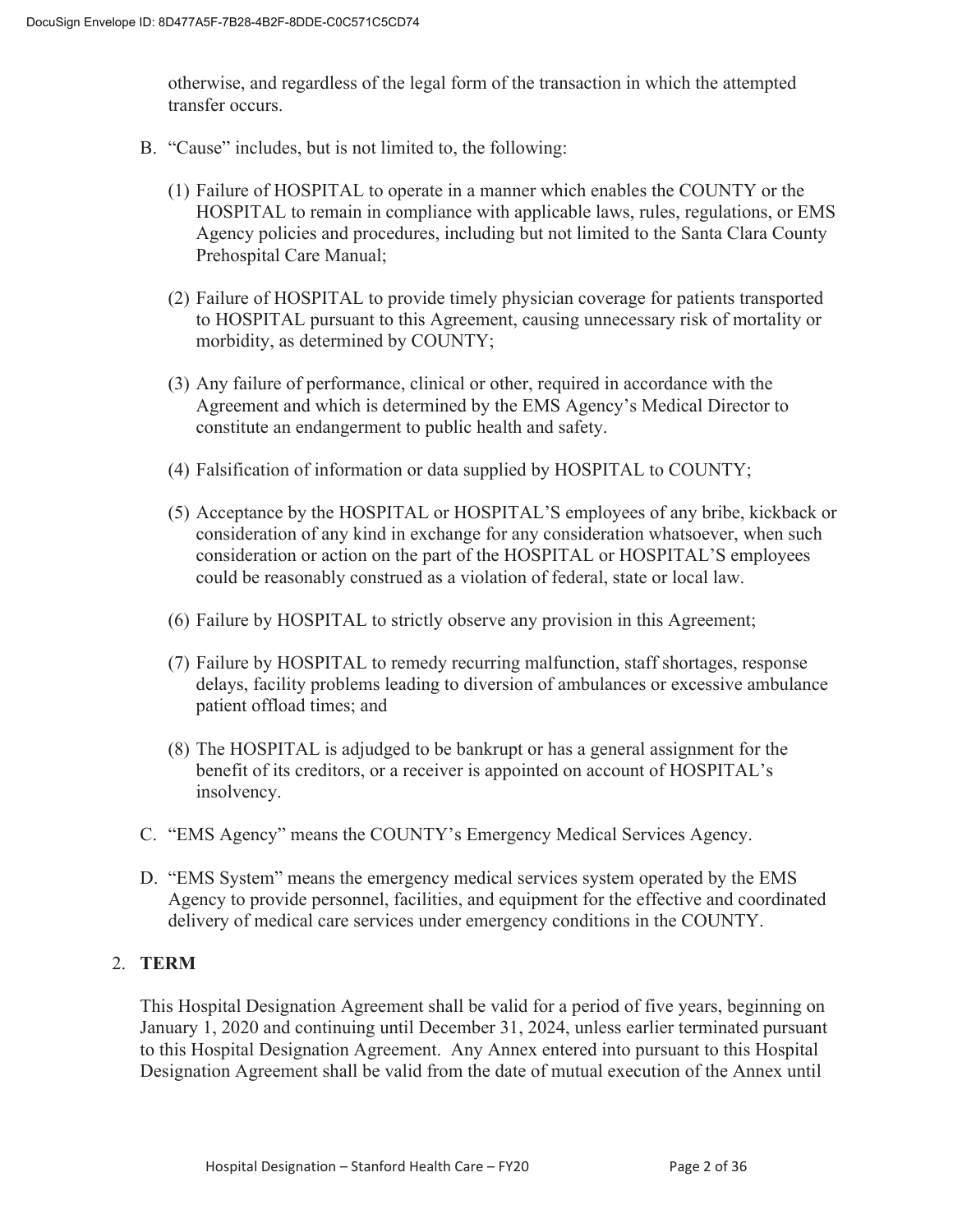the earliest of (1) expiration of this Hospital Designation Agreement, (2) termination of this Hospital Designation Agreement, or (3) termination of the Annex.

#### 3. **DESIGNATION FEES**

A. Amount of Fee(s)

In exchange for services by COUNTY for purposes of HOSPITAL's designation as a 9- 1-1 EMS Receiving Center, STEMI Receiving Center, Stroke Center, Adult Trauma Center, and/or Pediatric Trauma Center, HOSPITAL shall pay COUNTY in accordance with the COUNTY Board of Supervisors' approved fee schedule, attached hereto as Exhibit B, as may be amended by the parties from time to time, together with any fee(s) identified in the attached Annex(es). The fee(s) shall be used to pay the cost to the EMS Agency of administering and evaluating the 9-1-1 EMS Receiving Center system, STEMI Receiving Center system, Stroke Center system, and/or Trauma Center system, as applicable.

#### B. Payment of Fee(s)

Fee(s) shall be paid in full within thirty (30) calendar days of receipt of an invoice from the COUNTY.

#### 4. **DISCLAIMER**

HOSPITAL acknowledges that COUNTY makes no representation, and does not guarantee that any patients will be delivered, directed, or diverted to HOSPITAL for care pursuant to this Agreement and cannot assure that a minimum number of patients will be delivered to HOSPITAL during the term of this Agreement. Neither party intends that any payments or other consideration provided pursuant to this Agreement be in return for the referral of patients or business, if any, or in return for the purchasing, leasing, or ordering of any services other than the specific services described in this Agreement. All payments specified in this Agreement are consistent with what the parties reasonably believe to be a fair market value for the services provided by COUNTY hereunder.

#### 5. **OBLIGATIONS OF HOSPITAL**

- A. HOSPITAL shall comply with all HOSPITAL obligations set forth in the attached Annex(es).
- B. HOSPITAL shall comply with all standards criteria identified within this Agreement, as well as all applicable EMS Agency policies and procedures, as amended from time to time, including but not limited to the Santa Clara County Prehospital Care Policy Manual, which shall be given to HOSPITAL upon execution of this Agreement. COUNTY shall promptly send to HOSPITAL any updates or amendments to the Santa Clara County Prehospital Care Policy Manual.
- C. Any transfer of a patient must be in accordance with the Emergency Medical Treatment and Active Labor Act (42 U.S.C § 1395dd), the regulations promulgated thereunder, and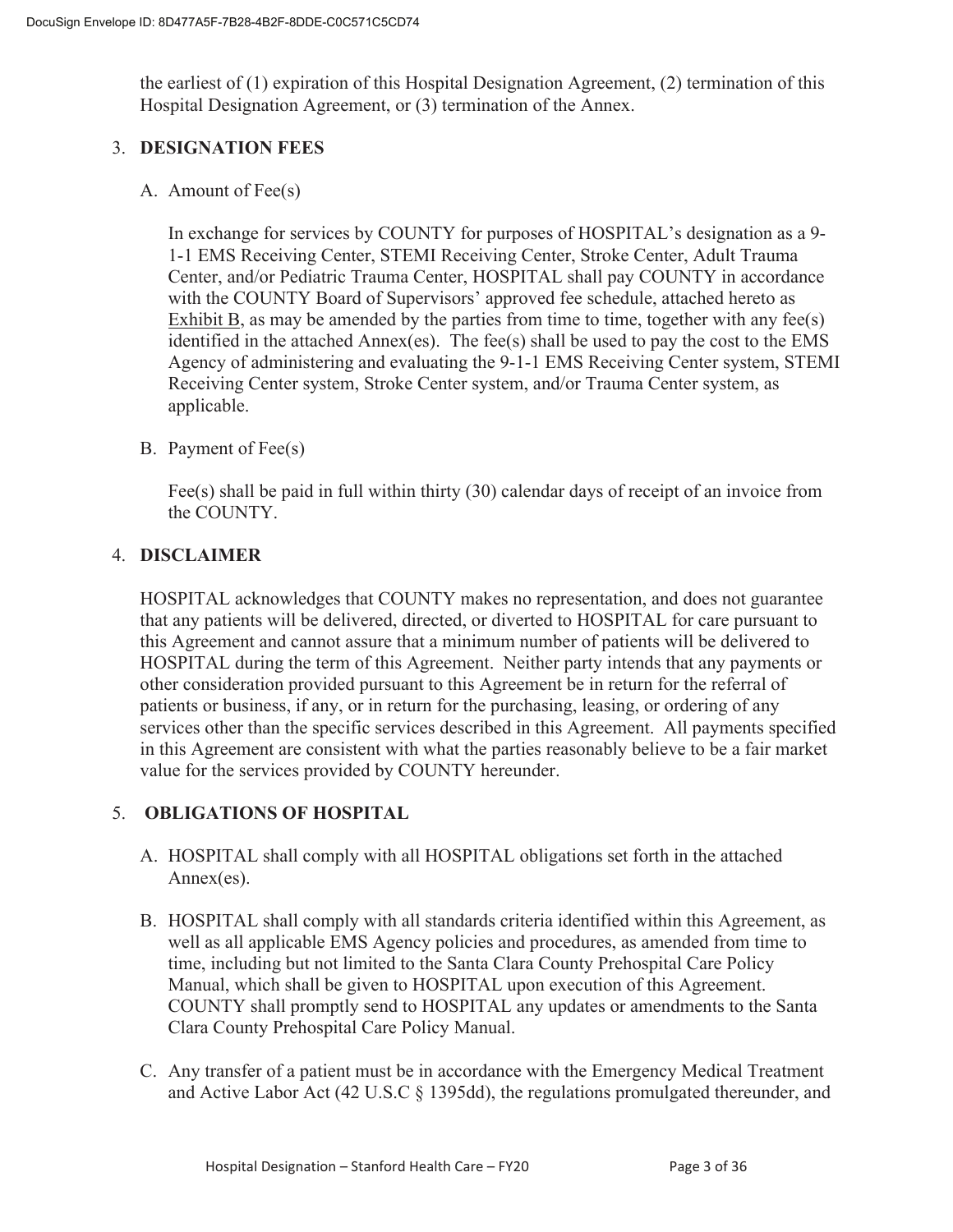applicable EMS Agency policies and procedures, including but not limited to the Santa Clara County Prehospital Care Policy Manual, as amended from time to time.

- D. HOSPITAL shall maintain an adequate number of physicians, surgeons, nurses, and other medical staff possessing that degree of learning and skill ordinarily possessed by medical personnel practicing in the same or similar circumstances.
- E. HOSPITAL shall provide, at HOSPITAL's sole expense, all persons, employees, supplies, equipment, and facilities needed to perform the services required under this Agreement. All such services will be performed by HOSPITAL, or under HOSPITAL's supervision by persons authorized by HOSPITAL to perform such services.
- F. HOSPITAL shall immediately notify the EMS Agency of any circumstances that will prevent HOSPITAL from providing the services described in this Agreement.
- G. HOSPITAL shall comply with any EMS Agency plan of correction, regarding any identified failure to meet any standards identified in this Agreement, within the timeframes established by the EMS Agency.
- H. Required Designation as a 9-1-1 EMS Receiving Center

As a condition of obtaining and maintaining designation as a STEMI Receiving Center, Stroke Center, Adult Trauma Center, or Pediatric Trauma Center, HOSPITAL shall obtain and maintain designation as a 9-1-1 EMS Receiving Center.

- I. Licensing and Accreditation
	- (1) HOSPITAL shall possess a current California Department of Public Health license for basic or comprehensive emergency service.
	- (2) HOSPITAL shall maintain accreditation by the Joint Commission.
	- (3) HOSPITAL shall notify COUNTY within 24 hours any time that HOSPITAL becomes aware that HOSPITAL is not in compliance with any applicable federal, state, or local laws, rules, regulations, policies or procedures related to performance of services under this Agreement. Such notice shall indicate the reason(s), date(s), and time(s) for non-compliance and corrective actions that are being taken to resolve the violation. The COUNTY shall determine, in its sole and absolute discretion, whether the HOSPITAL may continue to receive patients pursuant to this Agreement during the period that corrective actions are underway.
- J. Compliance With All Laws and Regulations

HOSPITAL shall comply with all laws, codes, regulations, rules and orders applicable to its performance under this Agreement, including but not limited to applicable EMS Agency policies and procedures such as the Santa Clara County Prehospital Care Policy Manual, as amended from time to time.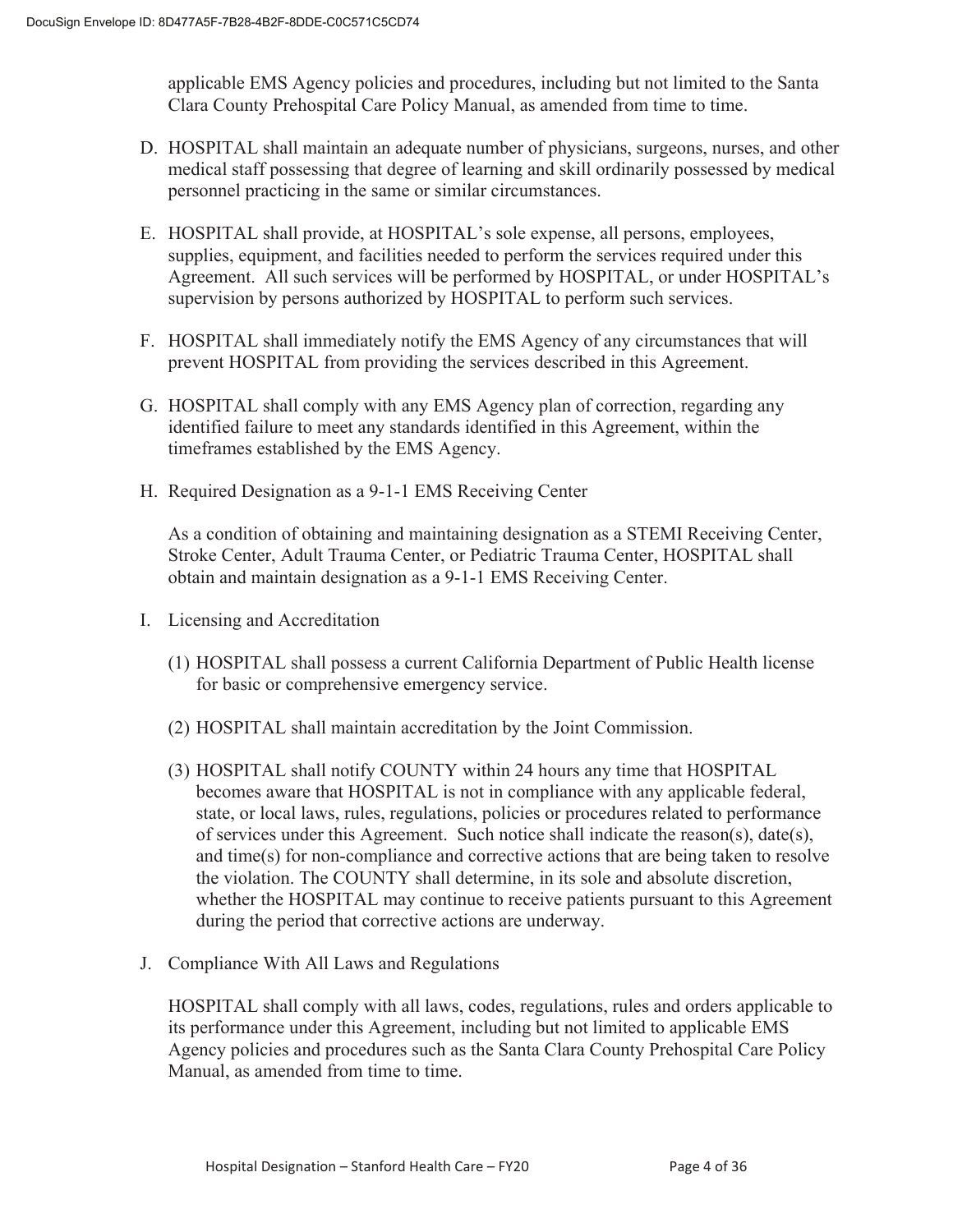- K. Data Collection/Records
	- (1) HOSPITAL shall maintain patient care, revenue, and expenditure data during the term of this Agreement and for a period of seven (7) years from the termination of this Agreement or until all known claims, if any, have been resolved, whichever period is longer, or longer of otherwise required under other provisions of this Agreement. Such records shall be maintained in such a fashion as to be able to separately identify patients served pursuant to each Annex to this Agreement.
	- (2) HOSPITAL shall participate in an electronic data exchange with the EMS Agency, as long as such electronic data exchange continues to meet HOSPITAL's security requirements. This data shall consist of pre-hospital patient care data coming into the hospital's electronic health record (EHR) system, as well as patient outcome data being sent back to the EMS Agency's electronic patient care record (ePCR) solution.
	- (3) HOSPITAL shall provide patient outcome data to the EMS Agency through a Hospital Information Exchange (HIE) solution if the EMS Agency adopts and implements such a solution and if HOSPITAL consents to the use of such HIE.
	- (4) HOSPITAL shall provide insurance/third party payer information on 9-1-1 EMS patients transported to the HOSPITAL, to the ambulance company that transported the patient to the facility at time of transport, if possible.
	- (5) Upon mutual agreement of the parties, HOSPITAL shall participate in data collection and evaluation studies conducted by the EMS Agency, including but not limited to clinical outcomes.
	- (6) HOSPITAL shall submit reports to EMS Agency quarterly or as reasonably requested.

#### 6. **OBLIGATIONS OF COUNTY**

- A. COUNTY shall comply with all COUNTY obligations set forth in the attached Annex(es).
- B. COUNTY shall provide or cause to be provided to HOSPITAL system data related to prehospital care that COUNTY determines shall contribute to continuous quality improvement, provided, however, that this subsection shall not confer any right to HOSPITAL to receive or demand system data from COUNTY.
- C. COUNTY shall develop and promulgate medical control policies and EMS System procedures consistent with applicable federal and state statutes and regulations, and COUNTY ordinances.
- D. COUNTY shall administer and coordinate the EMS System consistent with the Emergency Medical Services System and the Prehospital Emergency Medical Care Personnel Act, codified in California Health and Safety Code Division 2.5.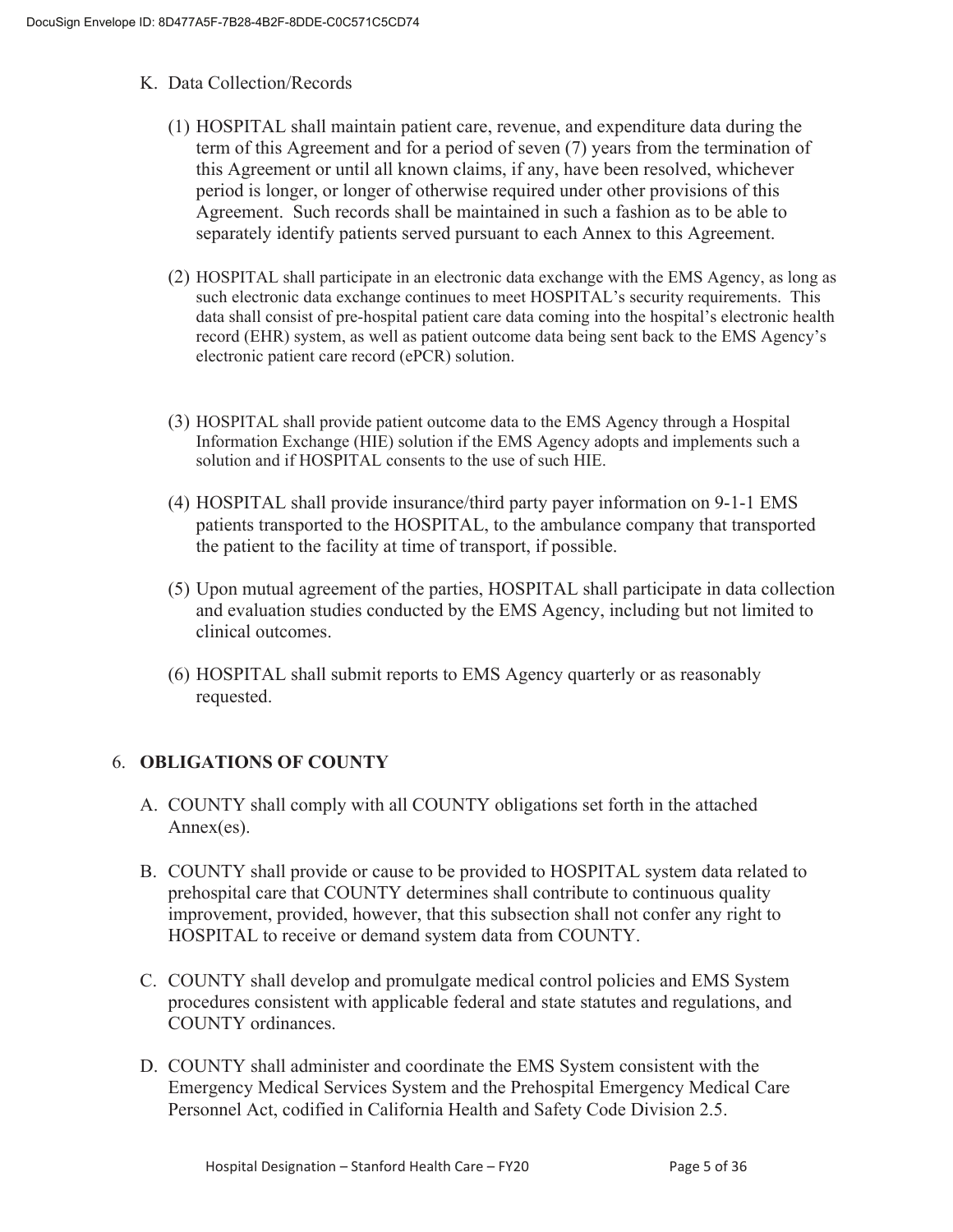- E. COUNTY shall use its best efforts to procure funding to maintain the EMS System, including actively seeking grant funding at the federal, state, and local levels.
- F. COUNTY shall provide HOSPITAL with standardized EMS System policies and/or protocols as contained in the Santa Clara County Prehospital Care Policy Manual, as may be amended from time to time.
- G. COUNTY shall develop and coordinate a comprehensive EMS data collection system, in consultation with various EMS System stakeholder committees and HOSPITAL, which includes required data elements, data analysis, report generation, and other details related to evaluating and ensuring the quality of the EMS System.
- H. COUNTY shall develop EMS policies and procedures, clinical protocols and other EMS plans based on the processes described in the EMS Policies and Procedures Manual, as may be revised from time to time by COUNTY. Whenever reasonably possible, COUNTY shall provide HOSPITAL with adequate time to plan, budget and train personnel affected by changes in EMS policies, procedures, clinical protocols or other EMS plans.
- I. COUNTY shall not be liable for any costs or expenses incurred by HOSPITAL to satisfy HOSPITAL's responsibilities under this Agreement, including any costs or expenses incurred by HOSPITAL for services provided to patients lacking the ability to pay for services.
- J. COUNTY shall comply with all laws, codes, regulations, rules and orders applicable to its performance under this Agreement, including but not limited to applicable guidance from the California Emergency Medical Services Authority, Emergency Medical Services System, the Prehospital Emergency Medical Care Personnel Act and the California Health and Safety Code.

#### 7. **MUTUAL COOPERATION**

It is agreed that mutual non-competition among facilities that have entered into Hospital Designation Agreements with COUNTY, as well as their associated helicopter services, is vital to providing optimal medical care under the EMS System. In furtherance of such cooperation, HOSPITAL agrees to provide access to the helipad, if any, located at HOSPITAL to all helicopter services, to the extent necessary to triage and/or transport patients to HOSPITAL pursuant to this Agreement.

#### 8. **GUIDELINES FOR PUBLICATION**

At HOSPITAL's discretion, Hospital may meet with all other facilities that have entered into agreements with COUNTY to provide the services described in the attached Annex(es) in order to establish guidelines concerning the publication and use of data relating to the system for providing those services and any other such facility. By way of example, if HOSPITAL has executed an Annex for designation as an Adult Trauma Center or Pediatric Trauma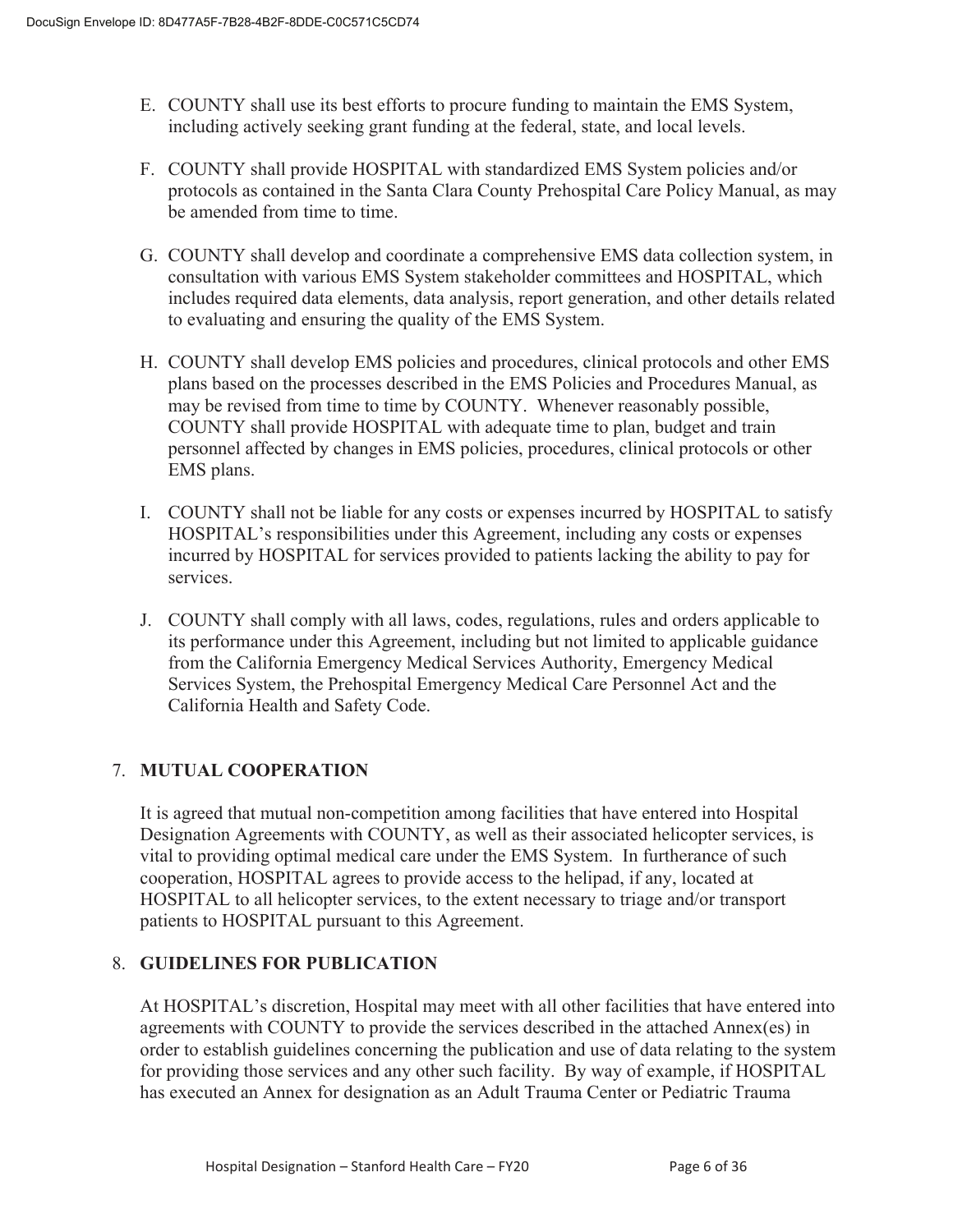Center, HOSPITAL may meet with all other Trauma Centers designated by the COUNTY in order to establish guidelines concerning the publication and use of data relating to the trauma system and any other Trauma Center. COUNTY shall note HOSPITAL's contribution of data to any materials, within such materials, that are published or issued as result of this Agreement. Each party shall note the other party's contribution of data to any materials, within such materials, published or issued as a result of this Agreement.

#### 9. **ADVERTISING, MARKETING AND INFORMATION**

HOSPITAL shall not represent itself to be the EMS System, a 9-1-1 EMS Receiving Center, a Stroke Center, an Adult Trauma Center, a Pediatric Trauma Center, or a STEMI Receiving Center unless designated by the COUNTY pursuant to this Agreement.

#### 10. **PERFORMANCE MONITORING**

The EMS Agency and its authorized representatives shall be entitled to monitor, assess, and evaluate HOSPITAL's performance pursuant to this Agreement. To the extent permitted by law, such monitoring, assessments, or evaluations shall be reasonable in quantity and depth and include, but not be limited to, audits, inspection of premises, review of reports, review of patient records, and interviews of HOSPITAL's staff and patients, solely for the reasonable assessment of services provided by HOSPITAL for COUNTY pursuant to this Agreement. To the extent permitted by law, during normal business hours and as scheduled by mutual agreement of the parties, HOSPITAL shall make available to the EMS Agency, upon the EMS Agency's reasonable request, certain HOSPITAL's records directly related to services provided by HOSPITAL for COUNTY pursuant to this Agreement.

#### 11. **DEBARMENT**

HOSPITAL certifies that (i) employees who provide patient care services hereunder have not been convicted of a criminal offense related to health care and that they are not listed by any federal or state agency as debarred, excluded or otherwise ineligible for participation in federal or state funded health care programs; (ii) HOSPITAL has performed an appropriate screen of these employees prior to making this certification; and (iii) it shall screen all new employees who provide patient care services under this Agreement. HOSPITAL certifies that HOSPITAL has not been convicted of a criminal offense related to health care, nor is HOSPITAL listed by any federal or state agency as debarred, excluded or otherwise ineligible for participation in federal or state funded health care programs. HOSPITAL agrees that if any of its employees providing services under this Agreement are convicted of a crime related to health care or debarred, such employees shall be removed from any responsibility or involvement in the provision of services under this Agreement once the criminal conviction or debarment is final. HOSPITAL shall notify COUNTY when and of HOSPITAL becomes aware of the pendency of such charges or proposed debarment or exclusion against it or against HOSPITAL's employees. HOSPITAL shall indemnify, defend and hold harmless COUNTY for any loss or damage resulting from HOSPITAL's or HOSPITAL's employees' criminal conviction, debarment or exclusion.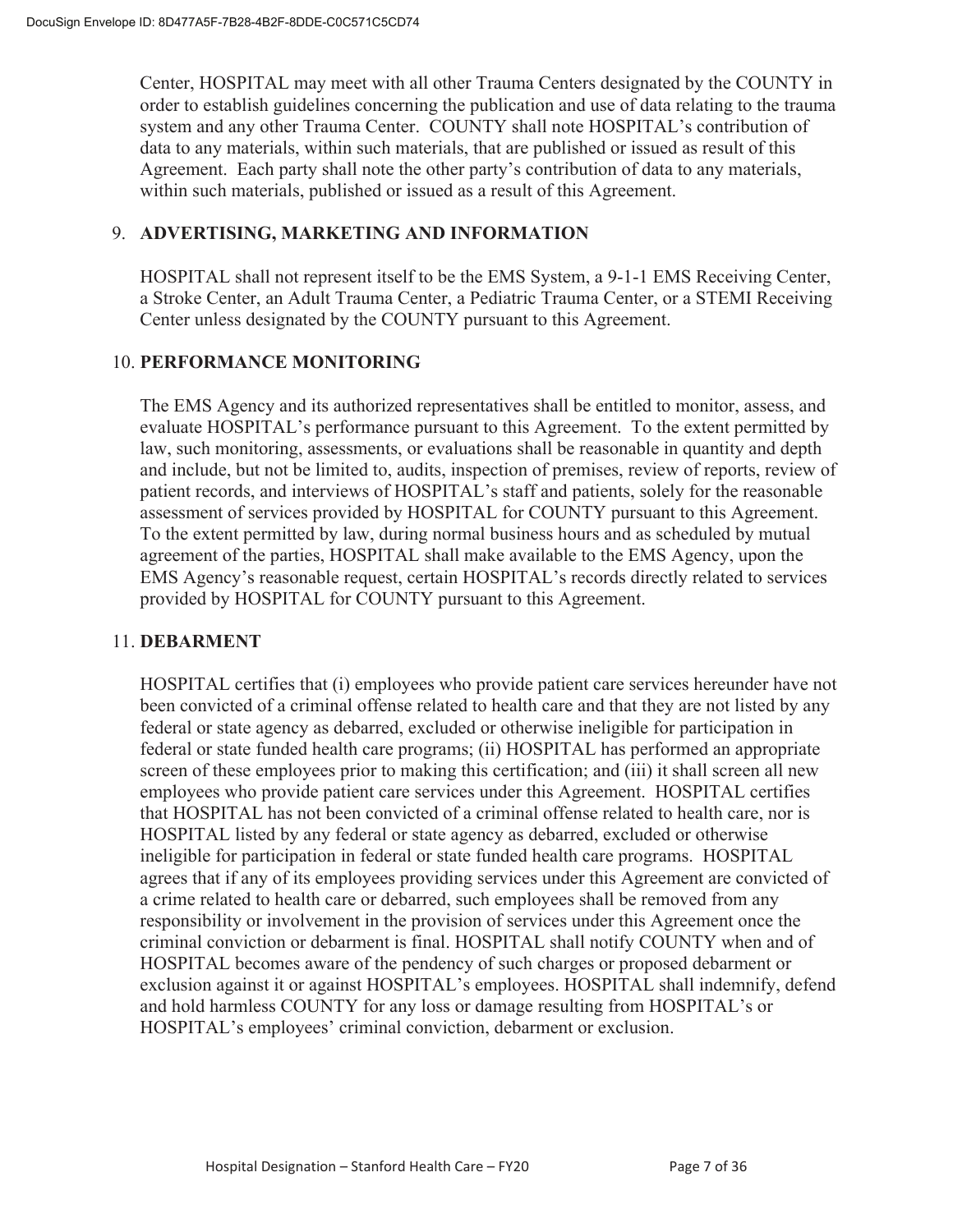#### 12. **CONFLICTS OF INTEREST**

HOSPITAL acknowledges that ambulances shall be directed by EMS Agency policies and procedures. Neither HOSPITAL nor COUNTY shall exert any direct or indirect influence that would cause or contribute to the diversion of an ambulance in violation of EMS Agency policies and procedures. HOSPITAL and COUNTY shall comply with all applicable federal, state, and local conflict of interest laws and regulations.

#### 13. **CONFIDENTIALITY**

The parties agree to maintain the confidentiality of all patient information and records obtained in the course of providing services under this Agreement, in accordance with all applicable federal and state statutes and regulations and local ordinances. Such information shall be divulged only as provided by law. COUNTY agrees that it is a "Health Oversight Agency" under HIPAA and, therefore, a Business Associate Agreement is not necessary. Nothing in this Agreement shall require HOSPITAL to provide or disclose to COUNTY, or anyone else, the following: (a) documents generated solely in anticipation of malpractice litigation, and (b) documents by, or for the use of, any medical staff committee having the responsibility of evaluation and improvement of the quality of care rendered in the hospital.

Nothing in this Agreement shall require HOSPITAL to provide or disclose to COUNTY, or anyone else, the following: (a) documents generated solely in anticipation of malpractice litigation, and (b) documents by, or for the use of, any medical staff committee having the responsibility of evaluation and improvement of the quality of care rendered in the hospital (hereafter, "Medical Staff Committee Documents".) In the event that HOSPITAL in its discretion chooses to share Medical Staff Committee documents or the contents thereof with County, County acknowledges that such documents may be protected under California Evidence Code Section 1157 and agrees to strictly maintain the confidentiality of documents protected under Evidence Code Section 1157.

#### 14. **INDEMNIFICATION AND INSURANCE**

HOSPITAL and COUNTY shall comply with the applicable indemnification and insurance provisions attached as Exhibit A.

#### 15. **DISPUTE RESOLUTION**

- A. HOSPITAL and COUNTY shall identify specific individuals and provide their contact information to each other for those who are authorized to assist with dispute resolution under this Agreement.
- B. HOSPITAL and/or COUNTY shall respond to written requests from each other for information regarding any perceived dispute within five (5) business days, unless otherwise mutually agreed, following receipt of such request.
- C. HOSPITAL and COUNTY are encouraged, and agree to make good faith efforts, to resolve normal day-to-day operational concerns directly with involved parties, such as other EMS System providers and hospitals. If a dispute is not resolved at this level, the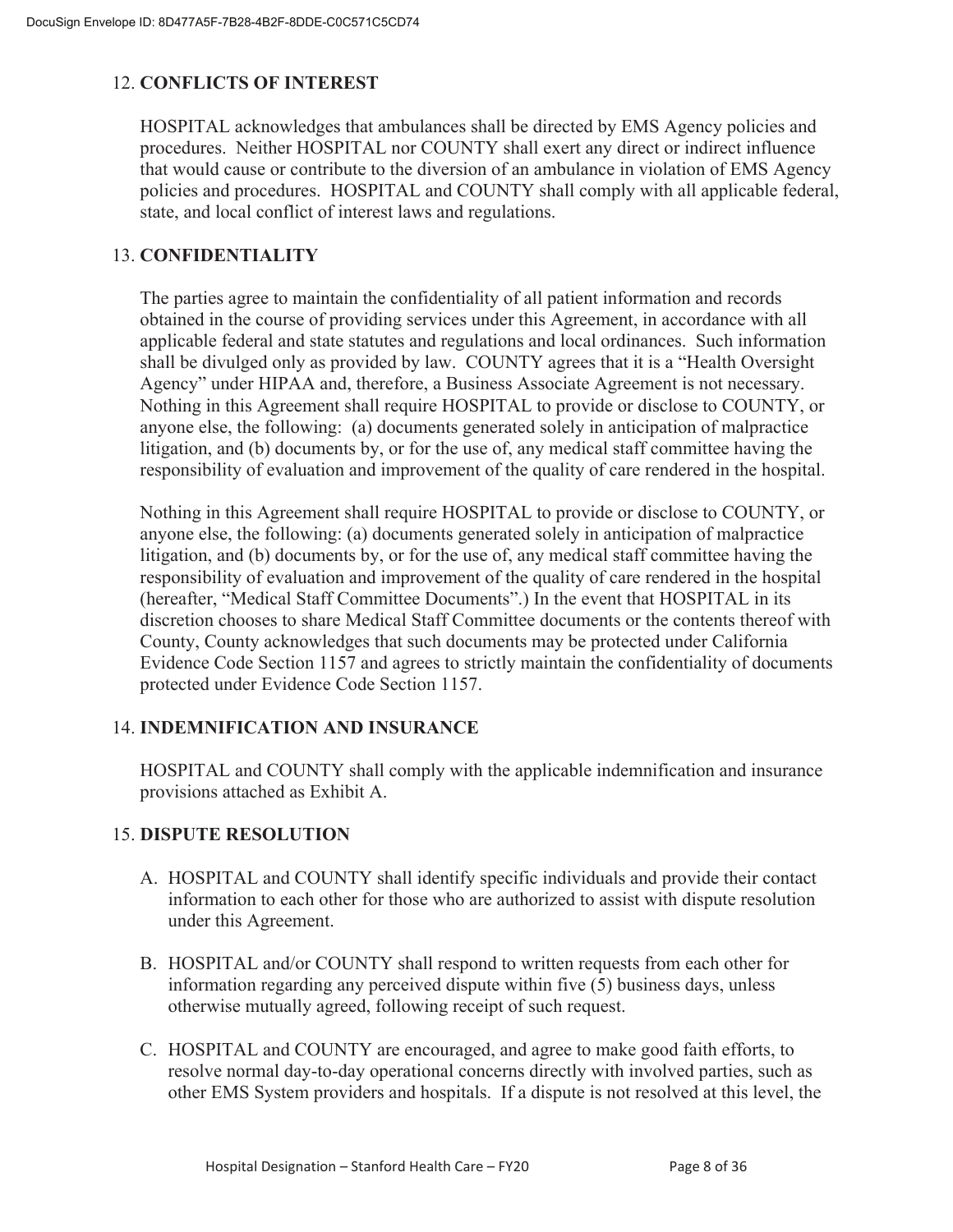HOSPITAL may refer the dispute to the Director of the EMS Agency for further review and action.

#### 16. **TERMINATION**

- A. Termination without Cause. Either party may terminate this Agreement, either in whole or in part, for convenience at any time without penalty or liability by giving 180 days prior written notice specifying the effective date and scope of such termination.
- B. Termination for Cause.
	- (1) In the event of a condition or circumstance constituting Cause for termination, the COUNTY shall have all rights and remedies available at law or in equity under this Agreement, including the right to terminate this Agreement, either in whole or in part.
	- (2) If COUNTY reasonably determines that Cause exists for potential termination of this Agreement, either in whole or in part, the COUNTY shall provide reasonable notice to HOSPITAL of the Cause. HOSPITAL shall have up to thirty (30) days to either cure the default or provide evidence to the reasonable satisfaction of the COUNTY that Cause for termination does not exist. If HOSPITAL has not cured the default, or if the default cannot be reasonably cured, within the 30 day cure period, COUNTY may, at its option, decide whether to (a) give HOSPITAL additional time to cure while retaining the right to immediately terminate at any point thereafter for cause; or (b) terminate immediately for Cause.
	- (3) In the event that the COUNTY reasonably determines that the Cause for termination poses a danger to public health or safety, the COUNTY may, in its sole and absolute discretion, decide not to allow HOSPITAL to have a cure period and immediately terminate this Agreement, either in whole or in part, without penalty upon issuing either written notice to HOSPITAL.
- C. Consequences of Termination. Upon any termination of this Agreement, the parties rights and obligations shall immediately cease, except those rights and obligations that have accrued and remain unsatisfied prior to the termination or expiration of this Agreement; (ii) those rights and obligations which expressly survive termination or expiration of this Agreement.

#### 17. **BUDGETARY CONTINGENCY**

Performance and/or payment by the COUNTY pursuant to this Agreement is contingent upon the appropriation of sufficient funds by the COUNTY for services covered by this Agreement. If funding is reduced or deleted by the COUNTY for services covered by this Agreement, the COUNTY may, at its option and without penalty or liability, terminate this Agreement or offer an amendment to this Agreement indicating the reduced amount.

#### 18. **ASSIGNMENT AND DELEGATION**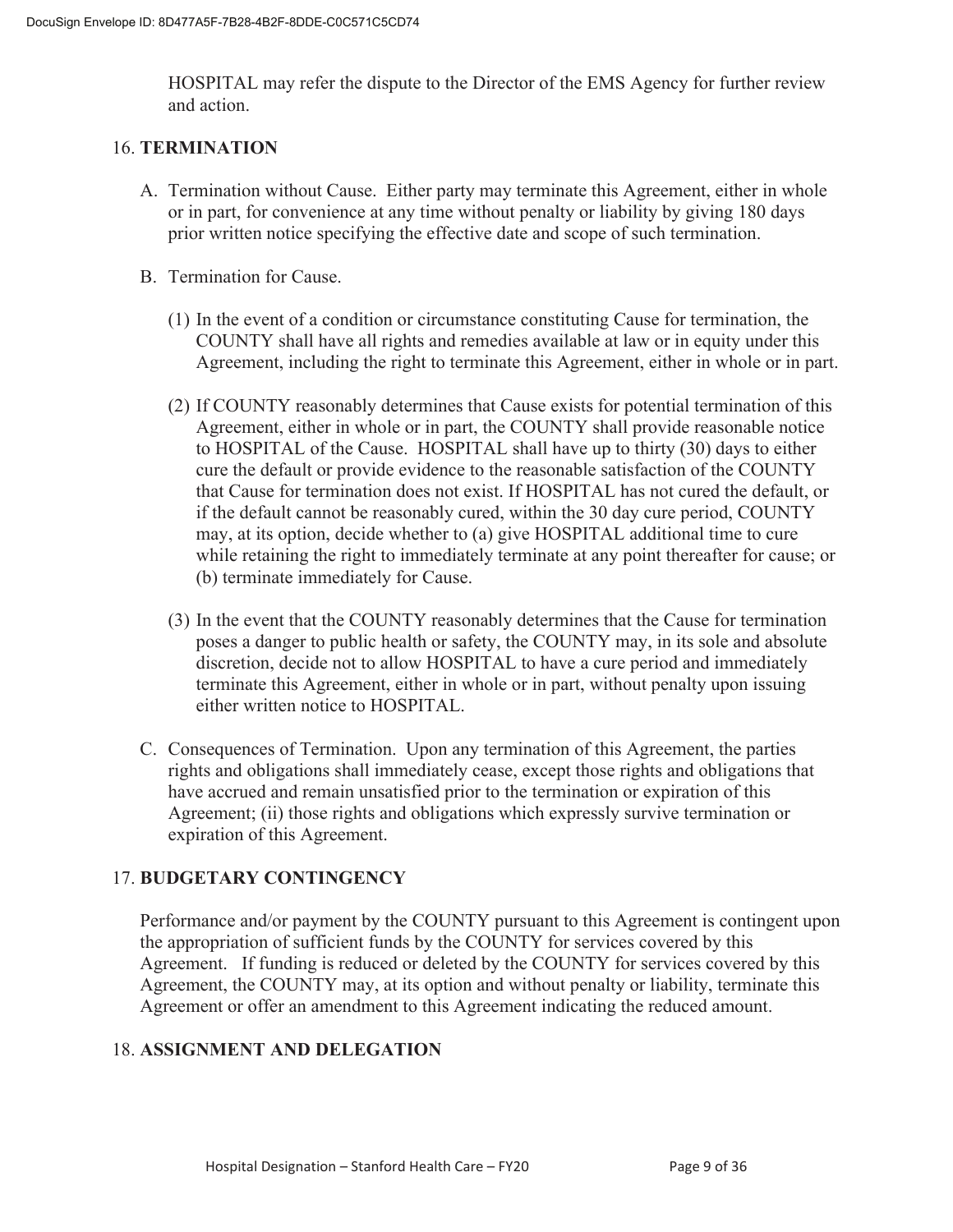No party shall assign any of its rights or delegate any of its duties under this Agreement, either in whole or in part, without the prior written consent of the other paty. No Assignment or Delegation shall release HOSPITAL from any of its obligations or alter any of its obligations to be performed under the Agreement.

#### 19. **RESERVED**

#### 20. **ENTIRE AGREEMENT**

 This Agreement contains the entire agreement between the parties relating to the rights granted and the obligations assumed by the parties with respect to the subject matter hereof. This Agreement supersedes all prior and contemporaneous agreements, either oral or in writing, with respect to the subject matter hereof.

#### 21. **NO THIRD PARTY RIGHTS**

No provision in this Agreement shall be construed to confer any rights to any third person or entity.

#### 22. **INDEPENDENT PROVIDER STATUS**

This Agreement is not intended, and shall not be construed, to create the relationship of agent, servant, employee, partnership, joint venture, or association, between either party to this Agreement. HOSPITAL understands and agrees that all HOSPITAL employees rendering prehospital emergency medical care services under this Agreement are, for purposes of Workers' Compensation liability, employees solely of the HOSPITAL, or an affiliate of the HOSPITAL, and not of COUNTY.

#### 23. **SEVERABILITY**

Should any part of this Agreement be held to be invalid, illegal, or unenforceable in any respect, such invalidity, illegality, or unenforceability shall not affect the validity of the remainder of the contract which shall continue in full force and effect, provided that such remainder can, absent the excised portion, be reasonably interpreted to give the effect to the intentions of the parties.

#### 24. **GOVERNING LAW; VENUE**

This Agreement has been executed and delivered in, and shall be construed and enforced in accordance with, the laws of the State of California. Proper venue for legal action regarding this Agreement shall be in the County of Santa Clara.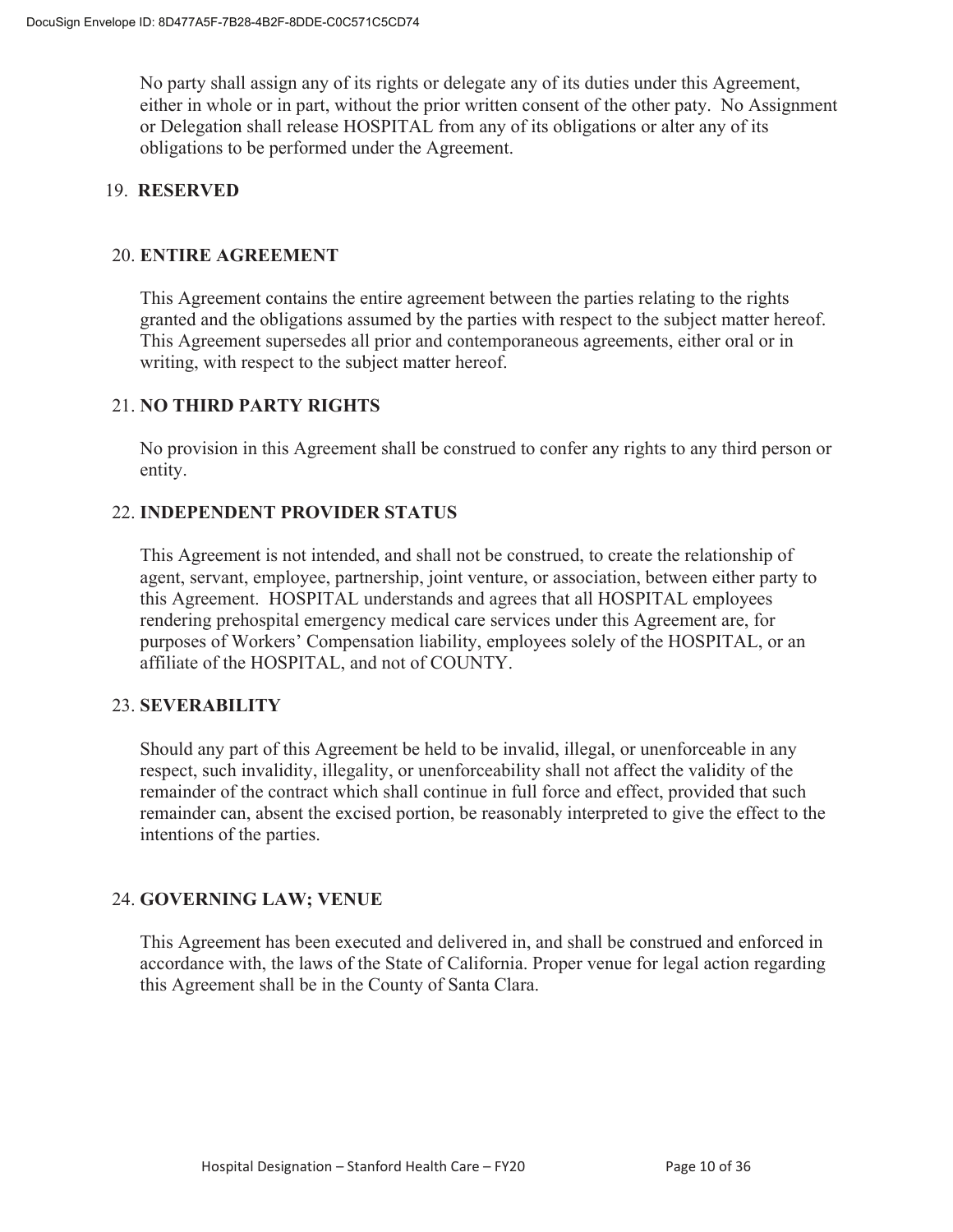#### 25. **WAIVER**

No delay or failure to require performance of any provision of this Agreement shall constitute a waiver of that provision as to that or any other instance. Any waiver granted by a party must be in writing and shall apply to the specific instance expressly stated.

#### 26. **NOTICES**

Any and all notices required, permitted, or desired to be given hereunder by one party to the other shall be in writing and shall be delivered to the other party personally or by United States mail, certified or registered, postage prepaid, return receipt requested, to the parties at the following addresses and to the attention of the person named.

The EMS Agency Director shall have the authority to issue all notices which are required or permitted by COUNTY hereunder. Addresses and persons to be notified may be changed by one party by giving at least ten (10) calendar days prior written notice thereof to the other.

Notices to COUNTY shall be addressed as follows:

EMS Agency Director County of Santa Clara Emergency Medical Services Agency 700 Empey Way San Jose, CA 95128

Notices to HOSPITAL shall be addressed as follows:

 Alison Kerr Chief Administration Officer 500 Pasteur Drive, 3rd Floor Administration Suite, P376 Stanford, Ca 94304

#### 27. **COUNTY NO-SMOKING POLICY**

HOSPITAL and its employees, agents and subcontractors, shall comply with the COUNTY's No-Smoking Policy, as set forth in the Board of Supervisors Policy Manual section 3.47 (as amended from time to time), which prohibits smoking: (1) at the Santa Clara Valley Medical Center Campus and all COUNTY-owned and operated health facilities, (2) within 30 feet surrounding COUNTY-owned buildings and leased buildings where the COUNTY is the sole occupant, and (3) in all COUNTY vehicles.

#### 28. **COUNTERPARTS**

This Agreement may be executed in one or more counterparts, each of which shall be considered an original, but all of which together shall constitute one and the same instrument.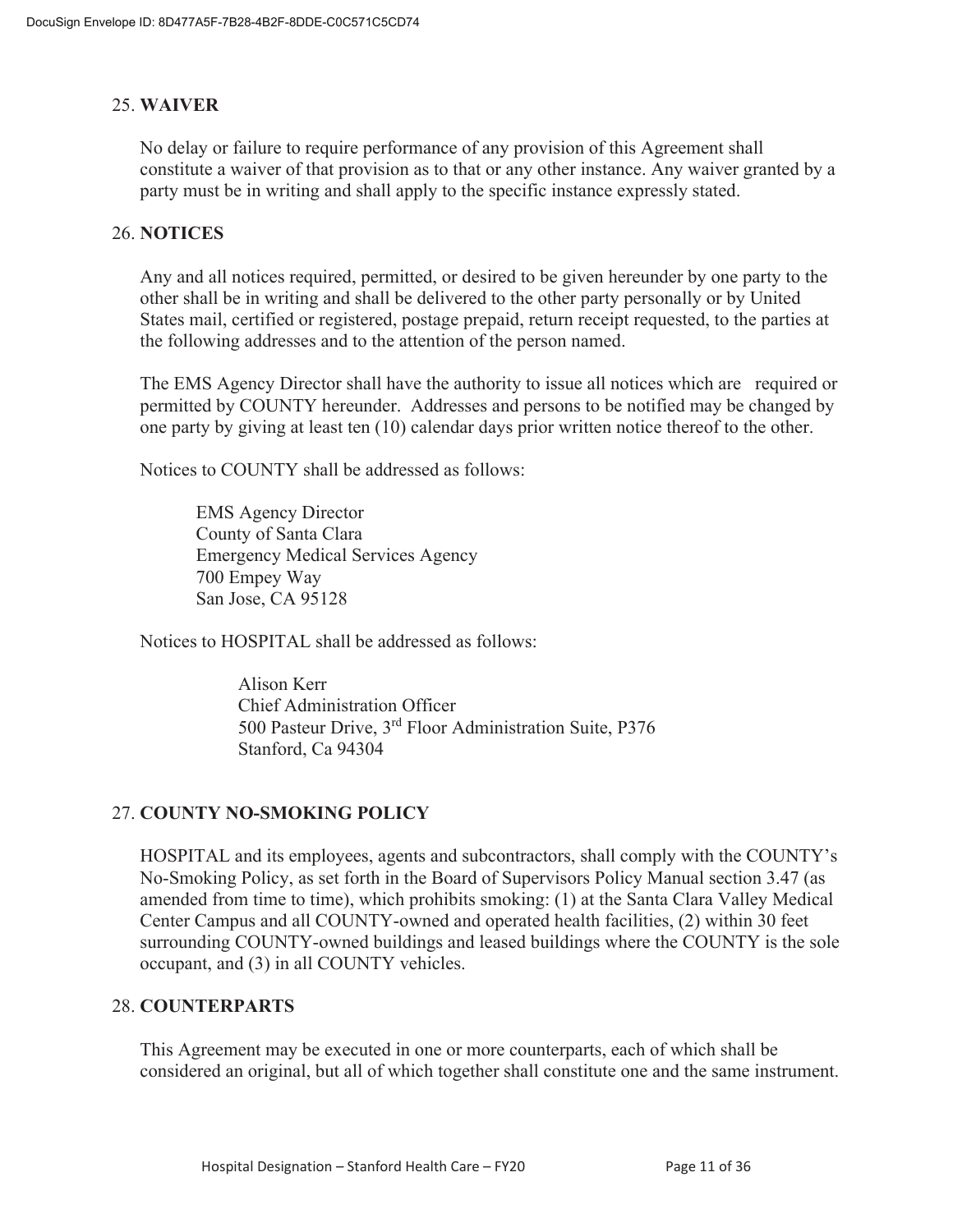#### IN WITNESS WHEREOF, this Agreement is entered into by the parties.

| $\bigcap$ $\bigcap$ $\mathbb{F}$ $\mathbb{F}$ $\mathbb{F}$ $\mathbb{F}$ $\mathbb{F}$ $\mathbb{F}$ $\mathbb{F}$ $\mathbb{F}$ $\mathbb{F}$ $\mathbb{F}$ $\mathbb{F}$ $\mathbb{F}$ $\mathbb{F}$ $\mathbb{F}$ $\mathbb{F}$ $\mathbb{F}$ $\mathbb{F}$ $\mathbb{F}$ $\mathbb{F}$ $\mathbb{F}$ $\mathbb{F}$ $\mathbb{F}$ $\mathbb{F}$ $\$ |  |
|------------------------------------------------------------------------------------------------------------------------------------------------------------------------------------------------------------------------------------------------------------------------------------------------------------------------------------|--|
| -DocuSigned by                                                                                                                                                                                                                                                                                                                     |  |

| Theresa Theorius                       | 5/6/2020 |
|----------------------------------------|----------|
| 62EEB3861ADB4FB<br>Theresa G. Therilus | Date     |

# **Approved BY:**

 $\frac{3a}{k}$ 4/23/2020

**Jackie Lowther, RN, Director Date** Emergency Medical Services Agency

#### **Approved BY:**

DocuSianed by: René *G.* Santiago 4/24/2020 **Rene G. Santiago Date** 

Deputy County Executive County of Santa Clara Health System

| <b>Approved BY:</b> |  |  |
|---------------------|--|--|
|---------------------|--|--|

DocuSianed by:  4/24/2020  $J$ oun (ookinuam  $4/24/2020$ **John Cookinham Date** Chief Financial Officer

County of Santa Clara Health System

#### **APPROVED AS TO FORM AND LEGALITY BY:**

-DocuSigned by:  $Wexley Dodd$ 4/23/2020 Wesley Dodd Date

Deputy County Counsel

#### Attachments

| Exhibit A: | Indemnification and Insurance               |
|------------|---------------------------------------------|
| Exhibit B: | Fee Schedule                                |
| Annex A:   | Designation as a 9-1-1 EMS Receiving Center |
| Annex B:   | Designation as a Stroke Center              |
| Annex C:   | Designation as a STEMI Receiving Center     |
| Annex D:   | Designation as a Trauma Center              |

#### **HOSPITAL**

| Theresa Theorius                       | 5/6/2020 | — DocuSigned by:                       | 4/21/2020 |
|----------------------------------------|----------|----------------------------------------|-----------|
| 62EEB3861ADB4FB<br>Theresa G. Therilus | Date     | 5905C3EC16B248F.<br><b>Alison Kerr</b> | Date      |
| Interim Director of Procurement        |          | Chief Administrative Officer, Clinical |           |
|                                        |          | Operations                             |           |
| <b>Procurement Department</b>          |          | <b>Stanford Health Care</b>            |           |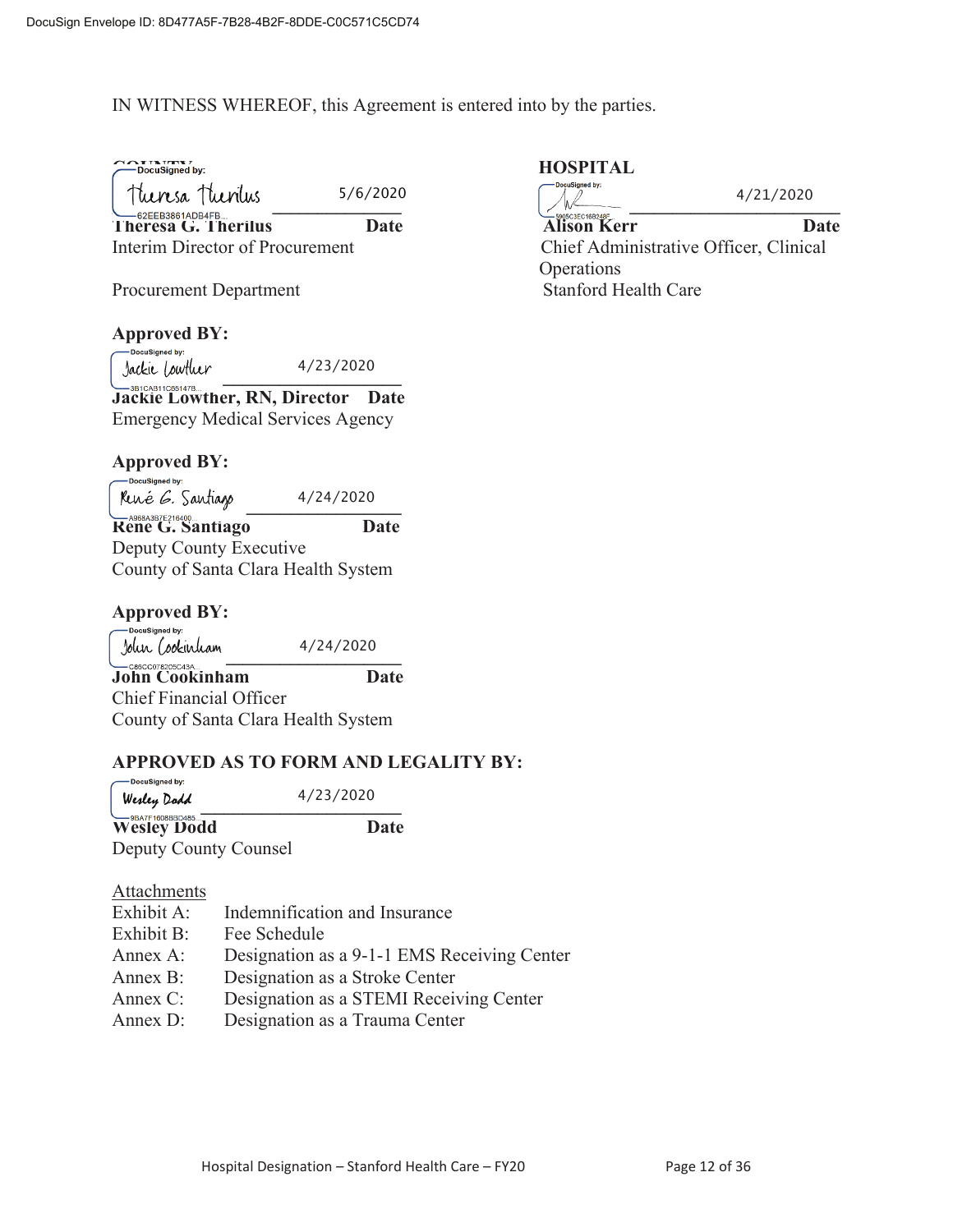#### **EXHIBIT A Indemnification and Insurance**  (modified 12/2019)

#### **Indemnity**

Each of the parties shall indemnify, defend, and hold the other party, their officers, board members, employees and agents, harmless from any claim, expense or cost, damage or liability imposed for injury occurring by reason of the negligent acts or omissions or willful misconduct of the indemnifying party, its officers, board members, employees, contractors or agents, under or in connection with or arising out of any work, authority or services provided by such party under this Agreement.

#### Insurance

Without limiting the Contractor's indemnification of the County, the Contractor shall provide and maintain at its own expense, during the term of this Agreement, or as may be further required herein, the following insurance coverages and provisions:

#### A. Evidence of Coverage

 Prior to commencement of this Agreement, the Contractor shall provide a Certificate of Insurance certifying that coverage as required herein has been obtained. Individual endorsements executed by the insurance carrier shall accompany the certificate.

 This verification of coverage shall be sent to the requesting County department, unless otherwise directed. The Contractor shall not receive a Notice to Proceed with the work under the Agreement until it has obtained all insurance required and such insurance has been approved by the County. This approval of insurance shall neither relieve nor decrease the liability of the Contractor.

#### B. Qualifying Insurers

 All coverages, except surety, shall be issued by companies which hold a current policy holder's alphabetic and financial size category rating of not less than A- V, according to the current Best's Key Rating Guide or a company of equal financial stability that is approved by the County's Insurance Manager.

C. Reserved

#### D. Insurance Required

 1. Commercial General Liability Insurance - for bodily injury (including death) and property damage which provides limits as follows: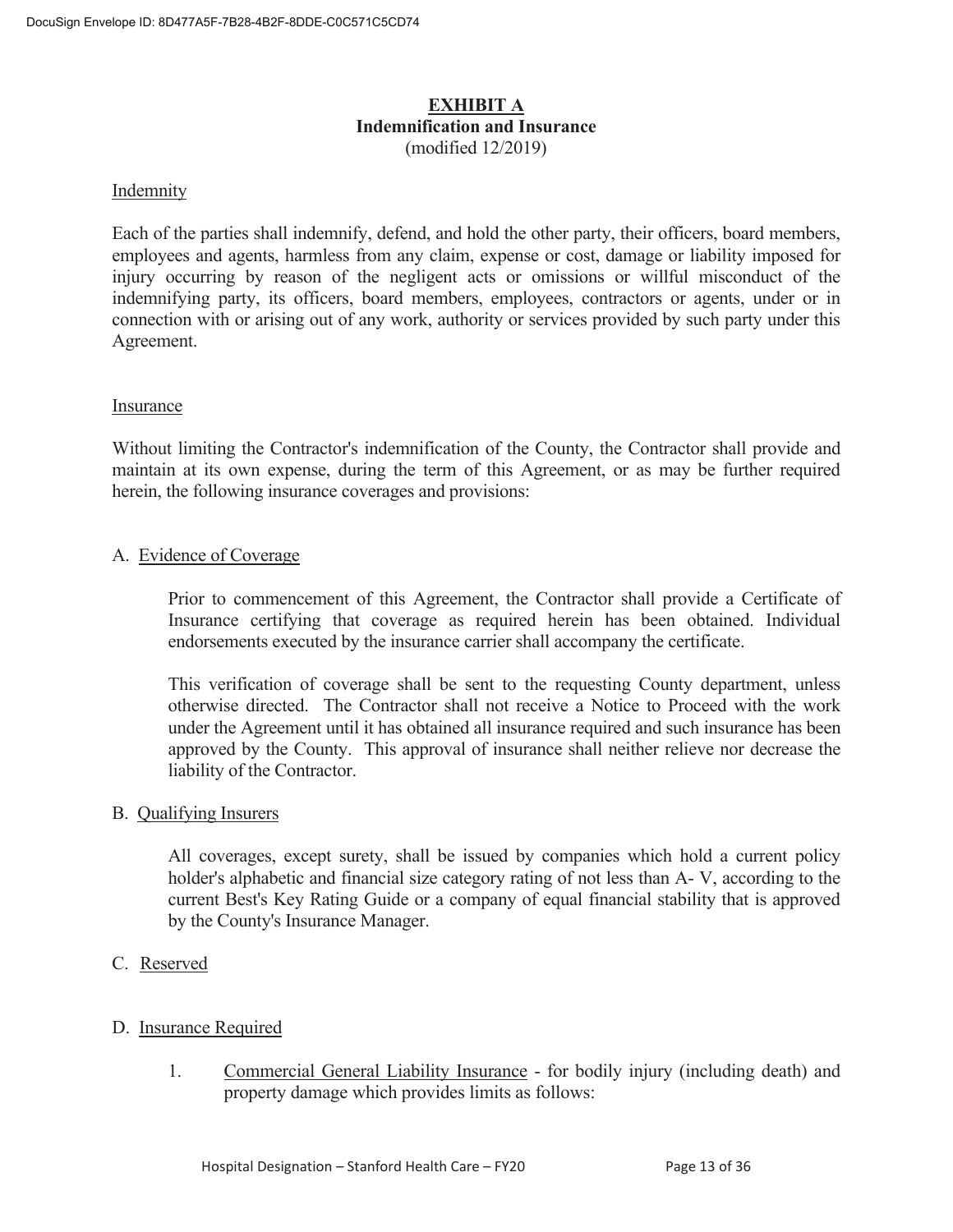- a. Each occurrence \$5,000,000
- b. General aggregate \$5,000,000
- c. Personal Injury  $-$  \$5,000,000
- d. Products/Completed Operations aggregate \$5,000,000
- 2. General liability coverage shall include:
	- a. Premises and Operations
	- b. Personal Injury liability
	- c. Products/Completed
	- d. Contractual liability, expressly including liability assumed under this Agreement
	- e. Severability of interest
- 3. General liability coverage shall include the following endorsement, a copy of which shall be provided to the County:

 **Additional Insured Endorsement,** which shall read:

 "County of Santa Clara, and members of the Board of Supervisors of the County of Santa Clara, and the officers, agents, and employees of the County of Santa Clara, individually and collectively, as additional insureds."

 Insurance afforded by the additional insured endorsement shall apply as primary insurance, and other insurance maintained by the County of Santa Clara, its officers, agents, and employees shall be excess only and not contributing with insurance provided under this policy. Public Entities may also be added to the additional insured endorsement as applicable and the contractor shall be notified by the contracting department of these requirements.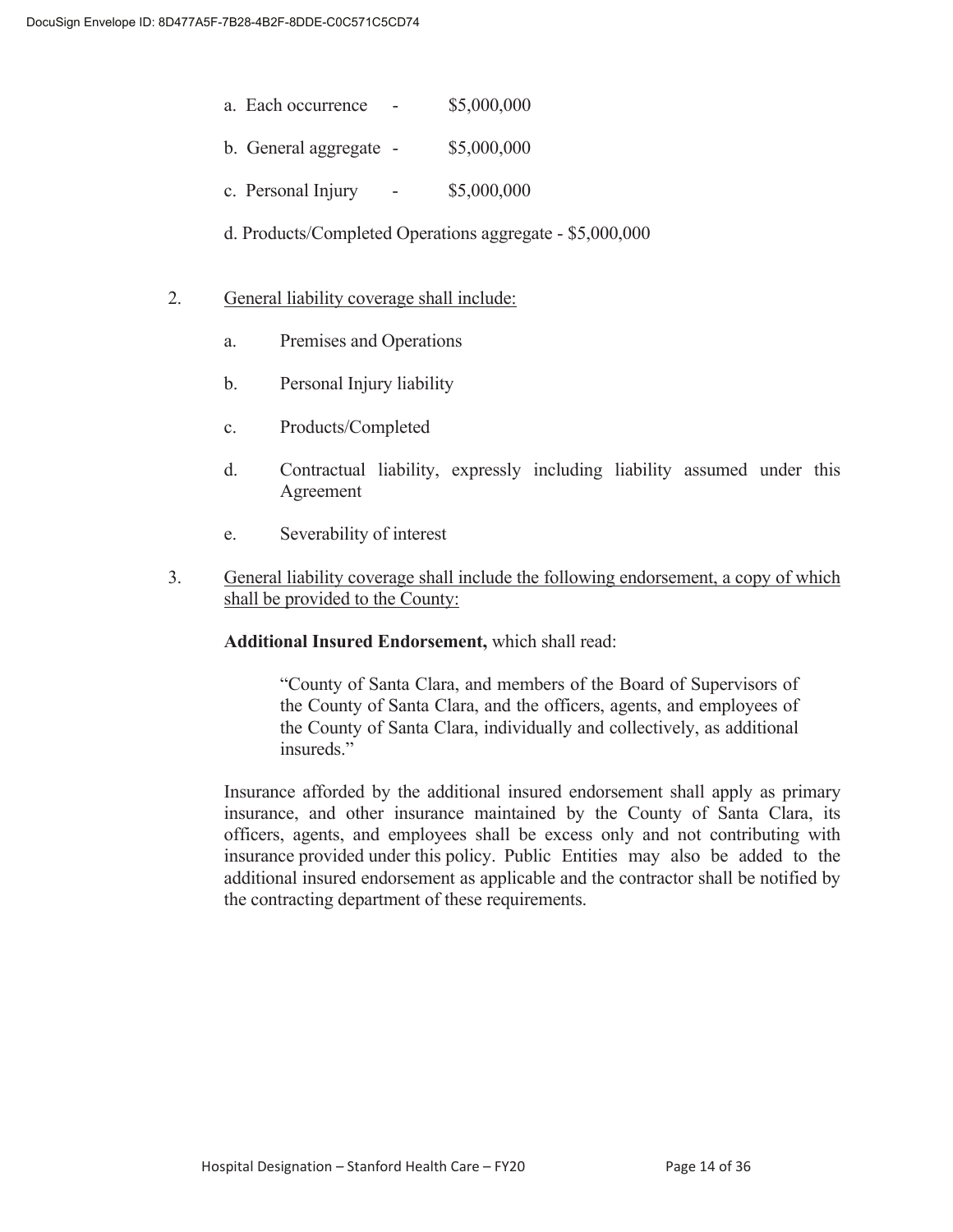#### 4. Automobile Liability Insurance

 For bodily injury (including death) and property damage which provides total limits of not less than one million dollars (\$1,000,000) combined single limit per occurrence applicable to owned, non-owned and hired vehicles.

- 5. Workers' Compensation and Employer's Liability Insurance
	- a. Statutory California Workers' Compensation coverage including broad form all-states coverage.
	- b. Employer's Liability coverage for not less than one million dollars (\$1,000,000) per occurrence.
- 6. Medical Malpractice Liability Insurance
	- a. Coverage shall be in an amount of not less than five million dollars (\$5,000,000) per occurrence and ten million dollars (\$10,000,000) aggregate.
	- c. Coverage as required herein shall be maintained for a minimum of two years following termination or completion of this Agreement.
- 7. Claims Made Coverage

 If coverage is written on a claims made basis, the Certificate of Insurance shall clearly state so. In addition to coverage requirements above, such policy shall provide that:

- a. Policy retroactive date coincides with or precedes the Contractor's start of work (including subsequent policies purchased as renewals or replacements).
- b. Policy allows for reporting of circumstances or incidents that might give rise to future claims.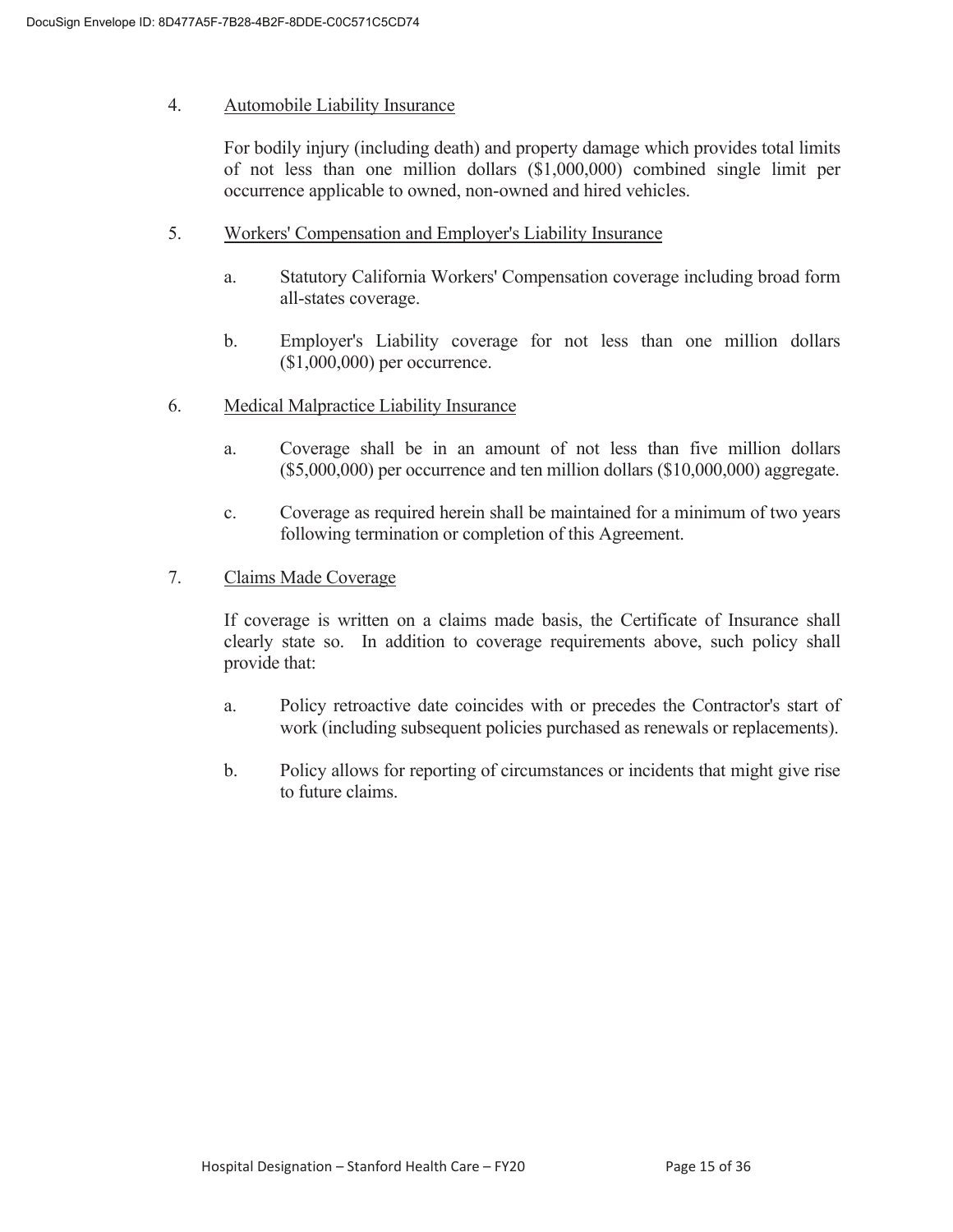#### E. Special Provisions

The following provisions shall apply to this Agreement:

- 1. The foregoing requirements as to the types and limits of insurance coverage to be maintained by the Contractor and any approval of said insurance by the County or its insurance consultant(s) are not intended to and shall not in any manner limit or qualify the liabilities and obligations otherwise assumed by the Contractor pursuant to this Agreement, including but not limited to the provisions concerning indemnification.
- 2. The County acknowledges that some insurance requirements contained in this Agreement may be fulfilled by self-insurance on the part of the Contractor. However, this shall not in any way limit liabilities assumed by the Contractor under this Agreement. Any self-insurance shall be approved in writing by the County upon satisfactory evidence of financial capacity. Contractor's obligation hereunder may be satisfied in whole or in part by adequately funded self-insurance programs or self-insurance retentions.
- 3. Should any of the work under this Agreement be sublet, the Contractor shall require each of its subcontractors of any tier to carry the aforementioned coverages, or Contractor may insure subcontractors under its own policies.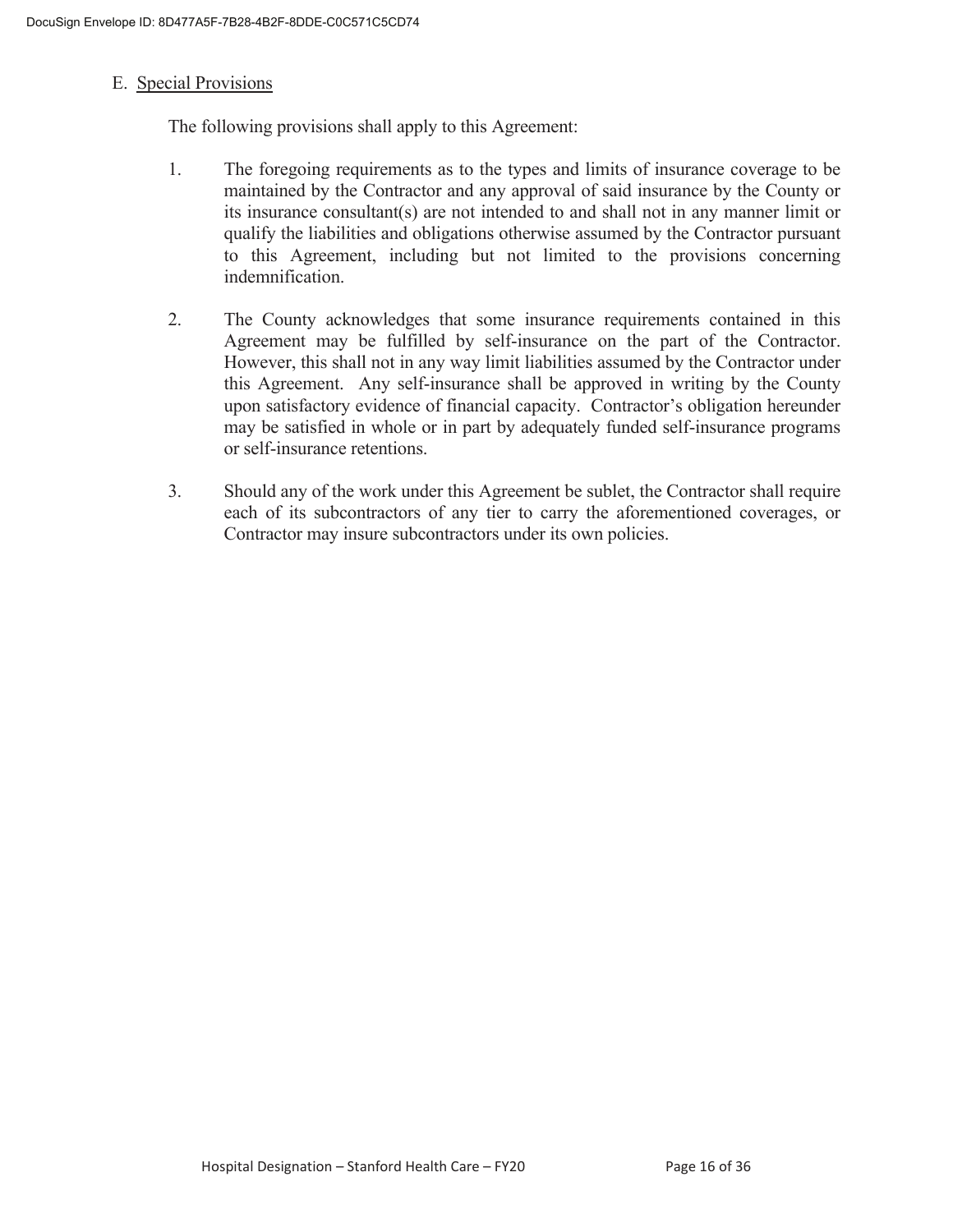#### **EXHIBIT B**

### **Fee Schedule**

# **Effective July 1, 2019**

| <b>ITEM/SERVICE</b>                            | <b>FEE</b>   | <b>AUTHORITY</b> |
|------------------------------------------------|--------------|------------------|
| <b>INDIVIDUAL FEES</b>                         |              |                  |
| <b>Specialty Care Designation (annual fee)</b> |              |                  |
| Trauma Center Designation                      | \$115,762.50 | 22CCR 100255     |
| <b>Stroke Center Designation</b>               | \$11,576.25  |                  |
| <b>STEMI Receiving Center Designation</b>      | \$11,576.25  |                  |
| 911 Receiving Center Designation               | \$11,576.25  |                  |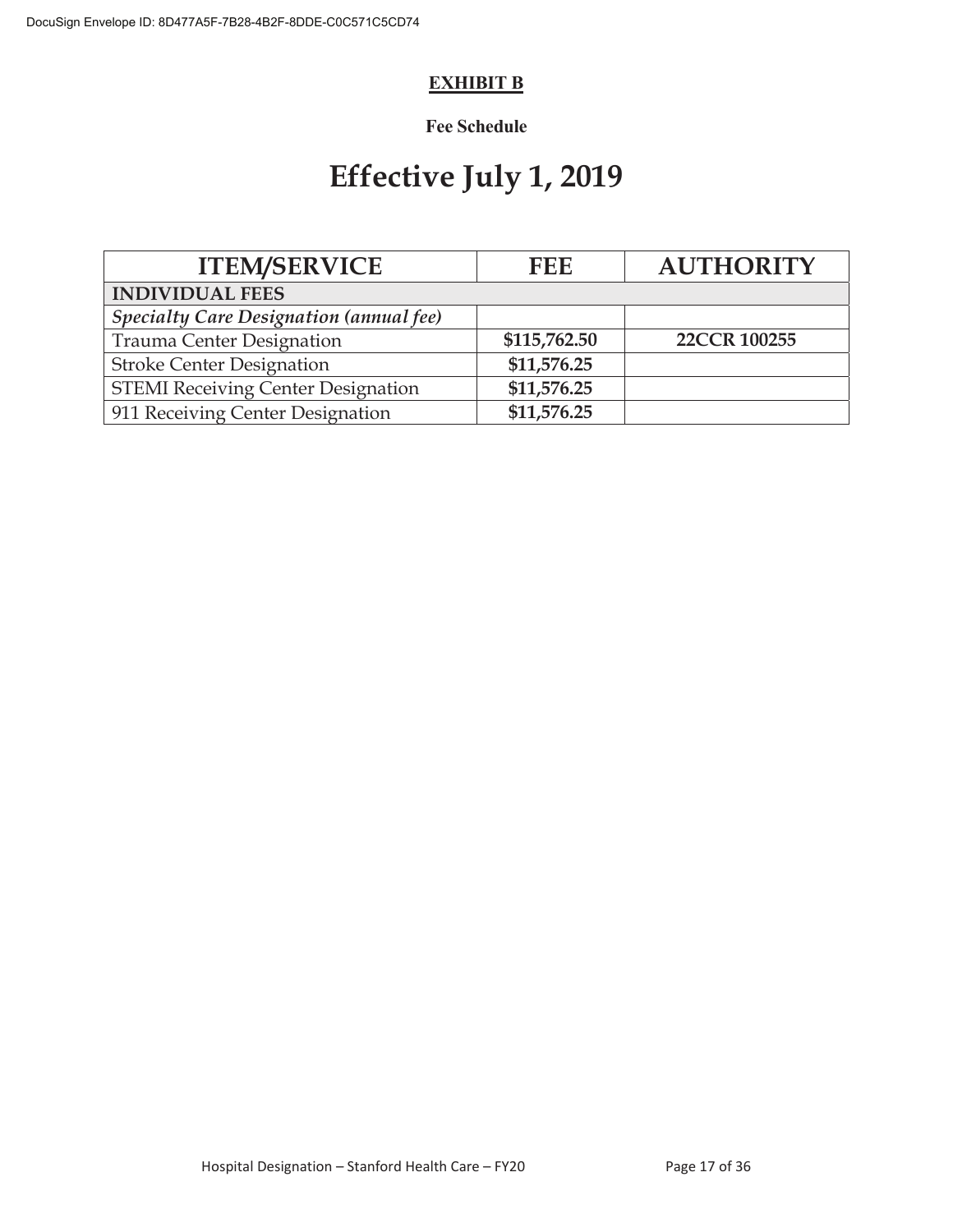#### **ANNEX A**

#### **DESIGNATION OF HOSPITAL AS A 9-1-1 EMS RECEIVING CENTER**

#### 1. **DESIGNATION AS A 9-1-1 EMS RECEIVING CENTER**

Subject to the terms and conditions of this Annex and the Hospital Designation Agreement entered into by and between the parties, COUNTY hereby designates HOSPITAL as a 9-1-1 EMS Receiving Center, and HOSPITAL hereby accepts such designation.

#### 2. **OBLIGATIONS OF HOSPITAL**

- A. HOSPITAL shall provide acute, emergency care to any patient that comes to the emergency department of HOPSITAL by ambulance as the result of a 9-1-1 call to the COUNTY's EMS system ("9-1-1 EMS patients"). HOSPITAL shall provide such care regardless of the patient's ability to pay physician and/or hospital fees. For the purpose of this Annex, the phrase "comes to the emergency department" shall have the same meaning as set forth in the Emergency Medical Treatment and Active Labor Act (42 U.S.C § 1395dd) and the regulations promulgated thereunder (EMTALA).
- B. HOSPITAL shall provide the EMS Agency, on a regular and ongoing basis and upon request, with documents that demonstrate HOSPITAL's compliance with EMS Agency policies and procedures and 9-1-1 EMS Receiving Center standards contained in this Annex.
- D. HOSPITAL agrees to use EMSystem (EMResource) or other COUNTY-approved hospital status and alerting system to manage hospital bypass and receive alerts from the Santa Clara County Emergency Medical Services System ("EMS System") at HOSPITAL's cost. COUNTY shall seek grant funding opportunities to fund this hospital status and alerting system.
- E. HOSPITAL shall be responsible for the cost of programming, maintaining, and replacing radio equipment used by the HOSPITAL to access the COUNTY EMS Communication System.
- F. If COUNTY EMS radios can not communicate unaided with County Communications within HOSPITAL's facility, HOSPITAL agrees to provide, at its own cost, COUNTYapproved radio that is bi-directional amplifier/passive antenna or other appropriate technologies to support the use of COUNTY EMS portable radios within the HOSPITAL's ED, administrative offices, and command center (or back up location).
- G. HOSPITAL shall endeavor, in good faith, to develop an agreement with COUNTY whereby HOSPITAL shall conduct Postmortem CT Examinations for selected deceased trauma patients in order to provide COUNTY with continuous quality improvement information.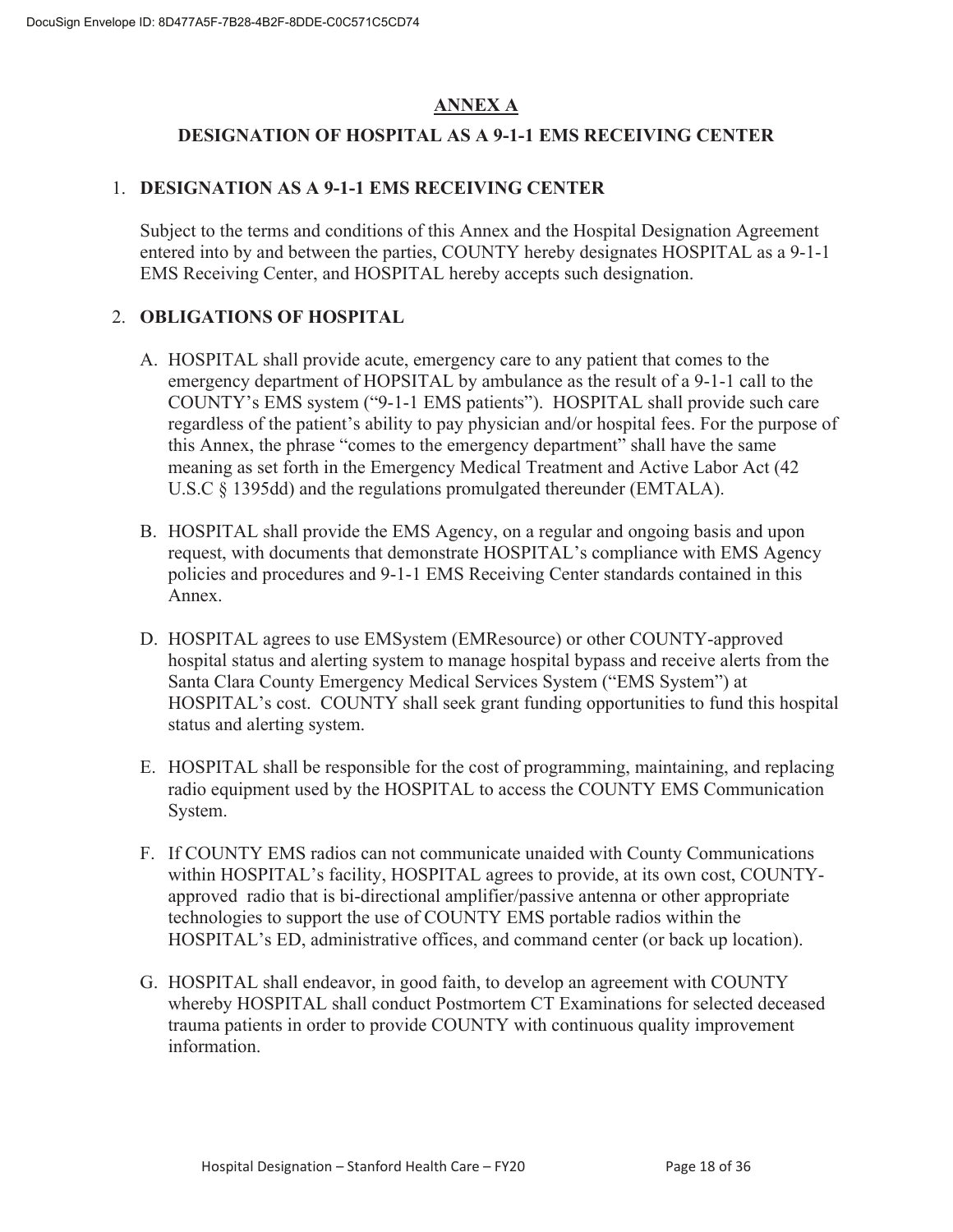- H. HOSPITAL shall participate in disaster and EMS surge planning and related drills, simulations, and exercises at least twice each calendar year. HOSPITAL may substitute a response to an actual event if HOSPITAL completes and submits an After-Action Report to COUNTY. COUNTY may approve or reject such substitution in its sole and absolute discretion.
- A. HOSPITAL shall give notice to an EMS provider agency designated infection control officer and county health officer when it has been determined that a reportable communicable disease exposure has occurred involving EMS personnel of public or private EMS provider agencies as required by law.
- I. HOSPITAL agrees to execute and maintain multiple agreements with COUNTYpermitted ambulance service providers at the Basic Life Support (BLS)-EMT, Advanced Life Support (ALS)-Paramedic, and Critical Care Transport-Registered Nurse level to facilitate the immediate inter-facility transfer of patients when necessary;

#### 3. **MEDICAL PERSONNEL AND STAFFING**

- A. Emergency Department Medical Director
	- 1. HOSPITAL shall employ and designate, either directly or through contract, an Emergency Department Medical Director (the "Medical Director"). The Medical Director shall possess the following minimum qualifications:
		- a. Board certified in Emergency Medicine (EM) through the American Board of Emergency Medicine (ABEM) (preferred) or the American Osteopathic Association (AOA).
		- b. Residency trained in Emergency Medicine, Internal Medicine, Pediatrics or Family Practice.
		- c. Be a member in good standing on HOSPITAL's Medical Staff.
	- 2. The Medical Director shall have the following responsibilities:
		- a. Oversee clinical care provided in the Emergency Department ("ED").
		- b. Implement policies and procedures, relative to caring for 9-1-1 EMS patients, in accordance with applicable federal, state and local law and applicable County policies and procedures.
		- c. Be responsible for providing qualified physician staffing for emergency medical services, 24 hours per day, seven days per week.
		- d. Attend at least 50% of the EMS Agency's regularly scheduled Prehospital Care System Quality Improvement Committee meetings and Medical Control Advisory Committee meetings. The Medical Director shall send a representative to any such meeting that he/she can not attend.

#### B. EMS Liaison

- 1. HOSPITAL shall employ and designate an EMS Liaison. The EMS Liaison shall have the following minimum qualifications:
	- a. Working knowledge of the EMS System.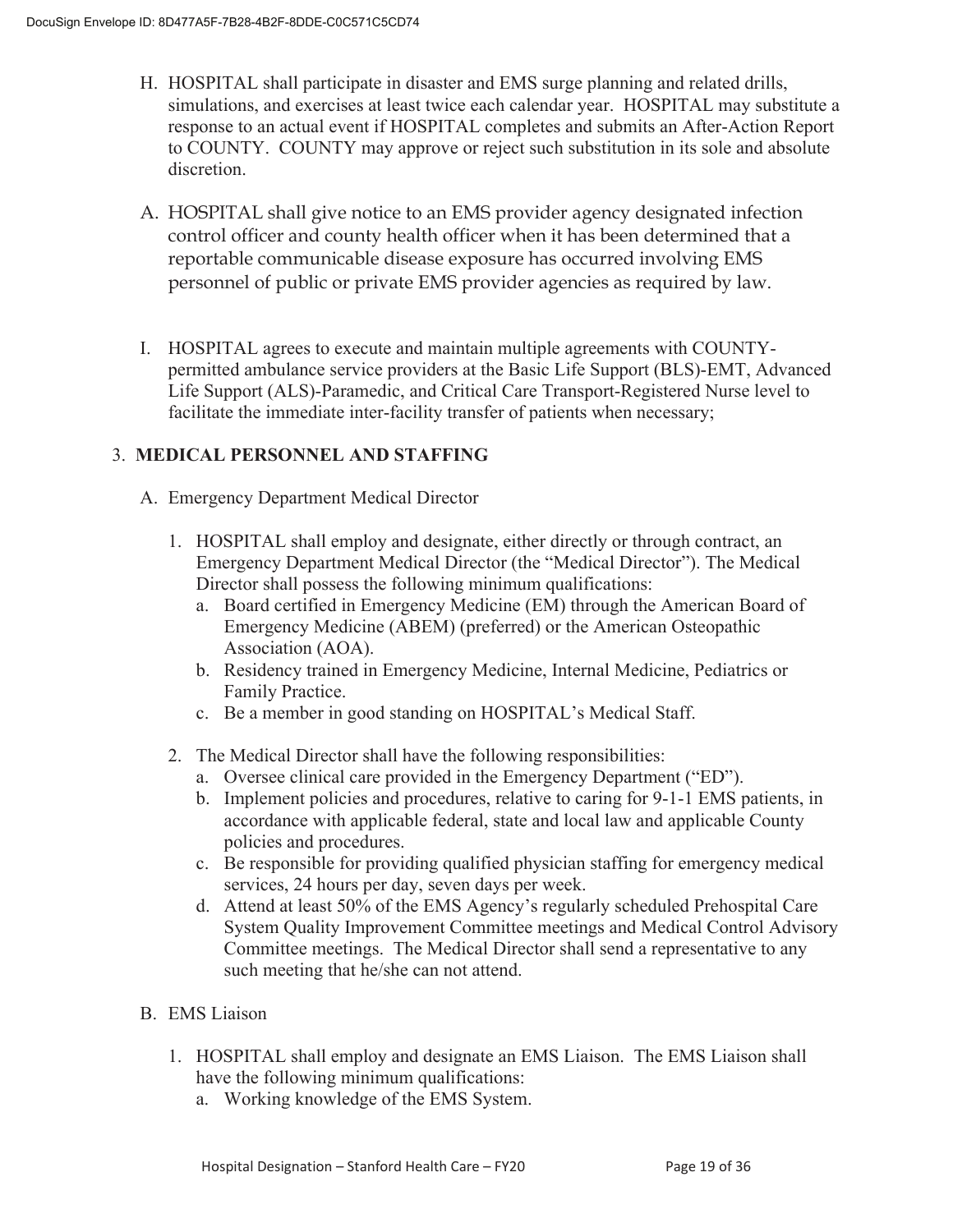- b. Working knowledge of COUNTY's Prehospital Care Policy and clinical protocols.
- c. Ability to review and evaluate basic and advanced life support patient care provided by 9-1-1 EMS System.
- 2. The EMS Liaison shall have the following responsibilities:
	- a. Attend annual meeting of the EMS Agency regarding countywide changes to the EMS System.
	- b. Provide continuing education to hospital staff related to the COUNTY EMS. System, including information from the EMS Agency's annual meeting regarding countywide changes to the EMS System.
	- c. Provide 9-1-1 EMS patient outcome information to the COUNTY EMS Agency and ad-hoc reports when requested.
	- d. Serve as a liaison between the EMS Agency, other hospitals, and EMS service providers.
	- e. Attend, or assign a representative to attend, regularly scheduled meetings of the EMS Agency's Prehospital Care System Quality Improvement Committee, Prehospital Providers Advisory Committee, and Medical Control Advisory Committee.
	- f. Assure that Emergency Department personnel are trained to integrate with the EMS System and provide quality care to 9-1-1 EMS patients.
- C. HOSPITAL shall notify the EMS Agency within 10 working days of any staffing changes to the Medical Director or EMS Liaison positions.

#### 4. **OBLIGATIONS OF THE COUNTY**

- A. On behalf of COUNTY, the Director of the EMS Agency shall serve as a single point of contract for all matters relative to this Annex. In case of an emergency when the Director of the EMS Agency cannot be reached, the EMS Duty Officer shall act as the primary contact.
- B. COUNTY shall provide and maintain a radio network for use by HOSPITAL and provide access to that network for HOSPITAL and EMS System communication.
- C. COUNTY, in collaboration with the HOSPITAL, may participate in research endeavors and other programs, including, but not limited to, pilot studies with the customary Institutional Review Board (IRB) policies.
- D. COUNTY, in accordance with Health and Safety Code section 1797.153, shall coordinate and authorize medical mutual aid through the authority of the Medical Health Operational Area Coordinator (MHOAC), as such term is defined in Health and Safety Code section 1797.153, subdivision (a).
- E. COUNTY shall develop and authorize EMS System policies and procedures and medical protocols consistent with California Code of Regulations, Title 22, Division 9. COUNTY shall prescribe standards for EMS System operations, structure, and processes consistent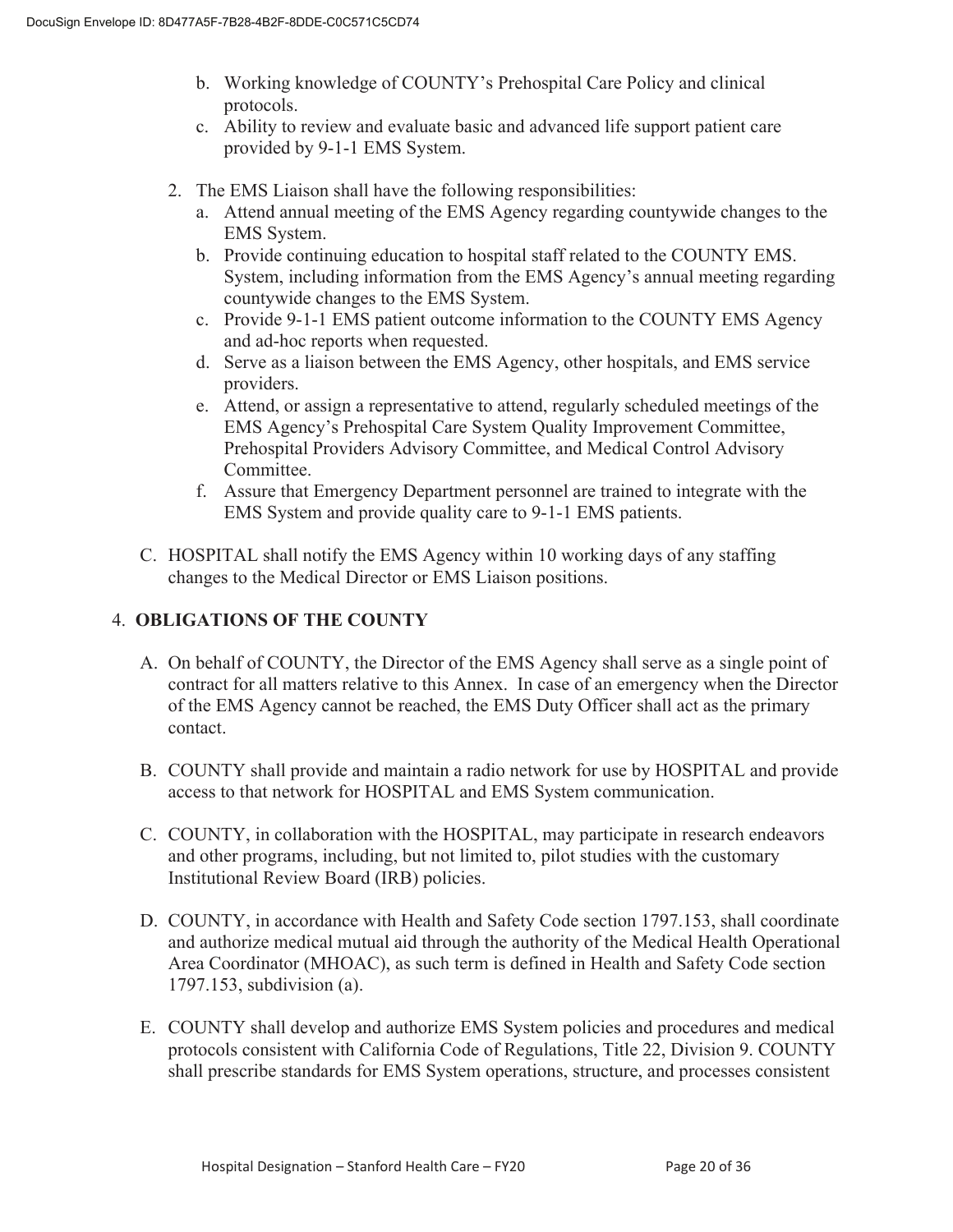with applicable state and local laws and regulations, and local EMS System policies and procedures, as may be revised from time to time by COUNTY.

F. COUNTY shall develop and implement a system-wide EMS Quality Improvement Plan (EQIP), consistent with California Code of Regulations, Title 22 Division 9, Chapter 12.

This Annex is entered into this 1st day of January, 2020 by the parties.

COUNTY OF SANTA CLARA **HOSPITAL**  $\frac{1}{2}$ <br> $\frac{1}{2}$   $\frac{1}{2}$   $\frac{1}{2}$   $\frac{1}{2}$   $\frac{1}{2}$   $\frac{1}{2}$   $\frac{1}{2}$   $\frac{1}{2}$   $\frac{1}{2}$   $\frac{1}{2}$   $\frac{1}{2}$   $\frac{1}{2}$   $\frac{1}{2}$   $\frac{1}{2}$   $\frac{1}{2}$   $\frac{1}{2}$   $\frac{1}{2}$   $\frac{1}{2}$   $\frac{1}{2}$   $\frac{1}{2}$   $\frac{1}{2}$  Theresa G. Therilus Date Alison Kerr Date 5/6/2020

DoçuSigned by: 4/21/2020

Interim Director of Procurement Chief Administrative Officer, Clinical Operations

Procurement Department

#### **APPROVED AS TO FORM AND LEGALITY:**

-<br>DocuSianed by: 4/23/2020 Werley Dodd

Wesley Dodd Date Deputy County Counsel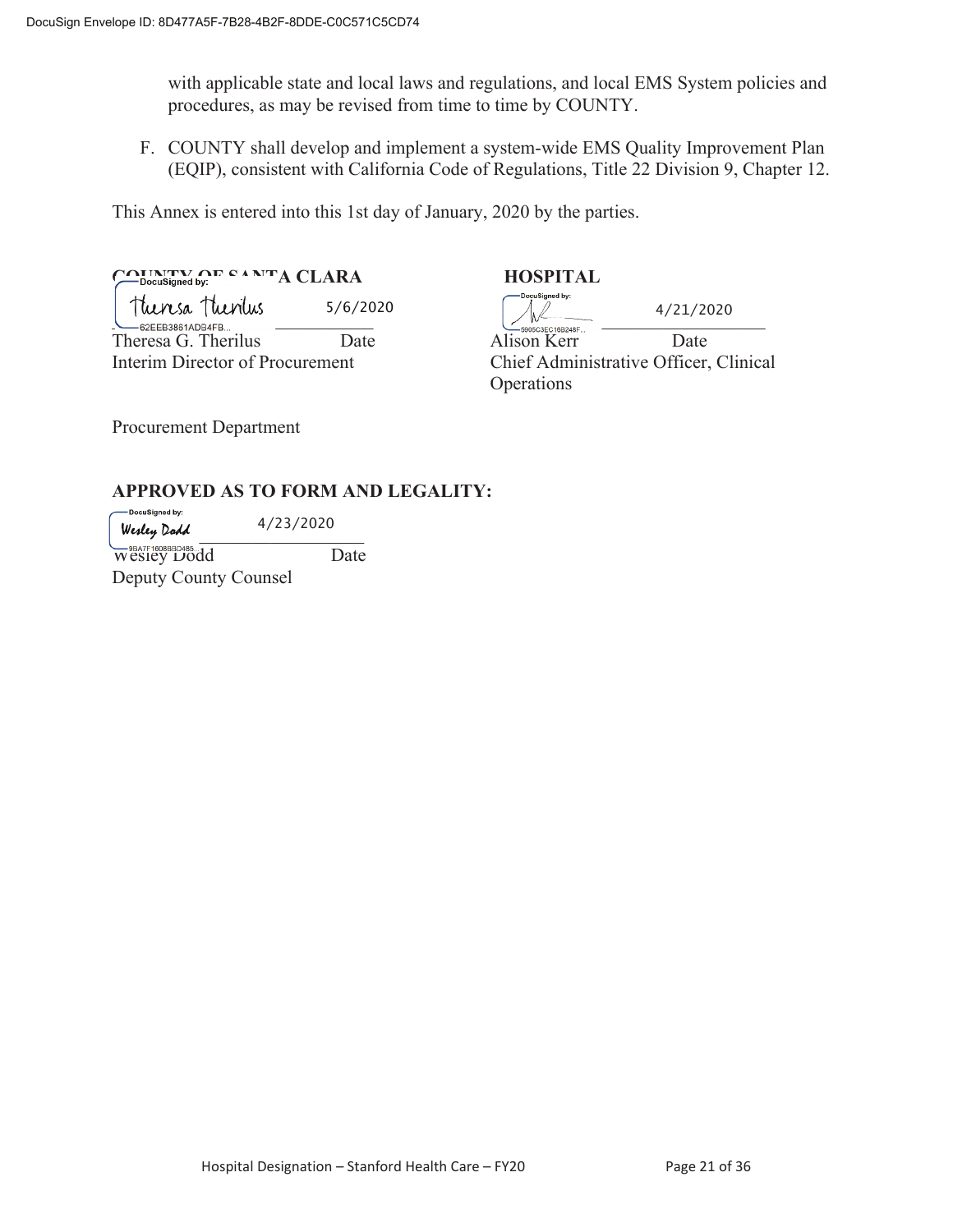### **ANNEX B**

#### **DESIGNATION OF HOSPITAL AS A STROKE CENTER**

#### 1. **DEFINITIONS**

For the purposes of this Annex:

- A. "Acute Stroke Ready Hospitals" or "Satellite Stroke Centers" means a hospital able to provide the minimum level of critical care services for stroke patients in the emergency department and are paired with one or more hospitals with higher-level stroke services.
- B. "Acute Stroke Victim" means a person evaluated by prehospital, physician, nursing or other clinical personnel according to the policies and procedures established by the EMS Agency, as may be amended from time to time, and been found to require Stroke Services.
- C. "Comprehensive Stroke Center" means a hospital with specific abilities to receive, diagnose and treat all stroke cases and provide the highest level of care for stroke patients. (1) meets Comprehensive Stroke Center Standards, (2) has been certified as a Comprehensive Stroke Center by the Joint Commission and (3) is designated by County as a Comprehensive Stroke Center.
- D. "Primary Stroke Center" means a hospital that treats acute stroke patients and identifies patients who may benefit from transfer to a higher level of care when clinically warranted. (1) meets Stroke Center Standards, (2) has been certified as a Primary Stroke Center by the Joint Commission and (3) is designated by COUNTY as a Primary Stroke Center.
- E. "Stroke Care" means emergency transport, triage, diagnostic evaluation, acute intervention and other acute care services for stroke patients that potentially require immediate medical or surgical intervention treatment, and may include education, primary prevention, acute intervention, acute subacute management, prevention of complications, secondary stroke prevention, and rehabilitative services.
- F. "Stroke Critical Care System" means a subspecialty care component of the EMS system developed by a local EMS agency. This critical care system links prehospital and hospital care to develop optimal treatment to the population of stroke patients.
- G. "Stroke Center Standards" means the standards applicable to stroke centers set forth in the EMS Agency's stroke system plan and EMS Agency policies and procedures, as may be amended from time to time.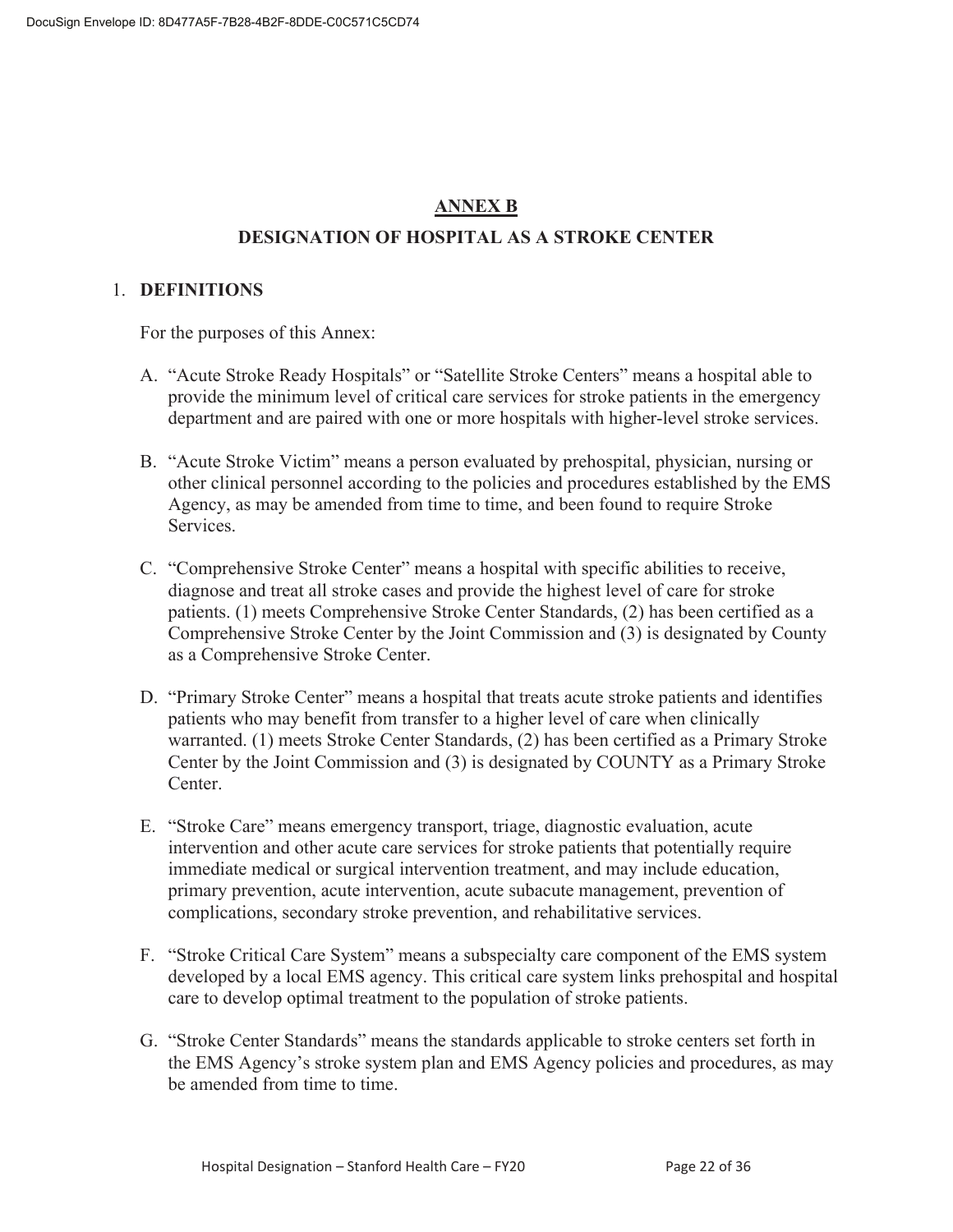- H. "Stroke Care System Quality Improvement Committee" means the multi-disciplinary peer-review committee which (1) is composed of representatives from Stroke Centers and other professionals designated by the EMS Agency, (2) audits the stroke care system, (3) makes recommendations for stroke care system improvements, and (3) functions in an advisory capacity on other stroke system issues. Committee members designated by the EMS Agency may include, but are not limited to, stroke medical directors, representatives from other local hospitals, radiologists, neurosurgeons, emergency medicine sub-specialists, stroke program managers, and representatives from ground and flight emergency services providers.
- I. "Stroke Services" means the customary and appropriate hospital and physician services provided by a Stroke Center to acute stroke patients, which, at a minimum, meet Stroke Center Standards.
- J. "Stroke Information System" means the computer information system maintained by each Stroke Center which captures the presentation, diagnostic, treatment and outcome data sets required by the Joint Commission and the Stroke Center Standards.
- K. "Telehealth" means the mode of delivering health care services and public health via information and communication technologies to facilitate the diagnosis, consultation, treatment, education, care management, and self-management of patient's health care while the patient is at the originating site and the health care provider is at a distant site.
- L. "Thrombectomy- Capable Stroke Center" means a primary stroke center with the ability to perform mechanical thrombectomy for the ischemic stroke patient when clinically warranted.

### 2. **DESIGNATION AS A STROKE CENTER**

Subject to the terms and conditions of this Annex and the Hospital Designation Agreement entered into by and between the parties, COUNTY hereby designates HOSPITAL as a Stroke Center, and HOSPITAL hereby accepts such designation.

#### 3. **OBLIGATIONS OF HOSPITAL**

- B. HOSPITAL shall provide Stroke Services to any Acute Stroke Victim that comes to the emergency department of HOSPITAL, regardless of the Acute Stroke Victim's ability to pay physician fees and/or hospital costs. For the purpose of this Annex, the phrase "comes to the emergency department" shall have the same meaning as set forth in the Emergency Medical Treatment and Active Labor Act (42 U.S.C § 1395dd) and the regulations promulgated thereunder (EMTALA).
- C. HOSPITAL shall comply with Stroke Center Standards and the Joint Commission Primary Stroke Center Standards. HOSPITAL shall monitor compliance with Stroke Center Standards on a regular and ongoing basis. Documentation of such efforts shall be available to the EMS Agency upon request.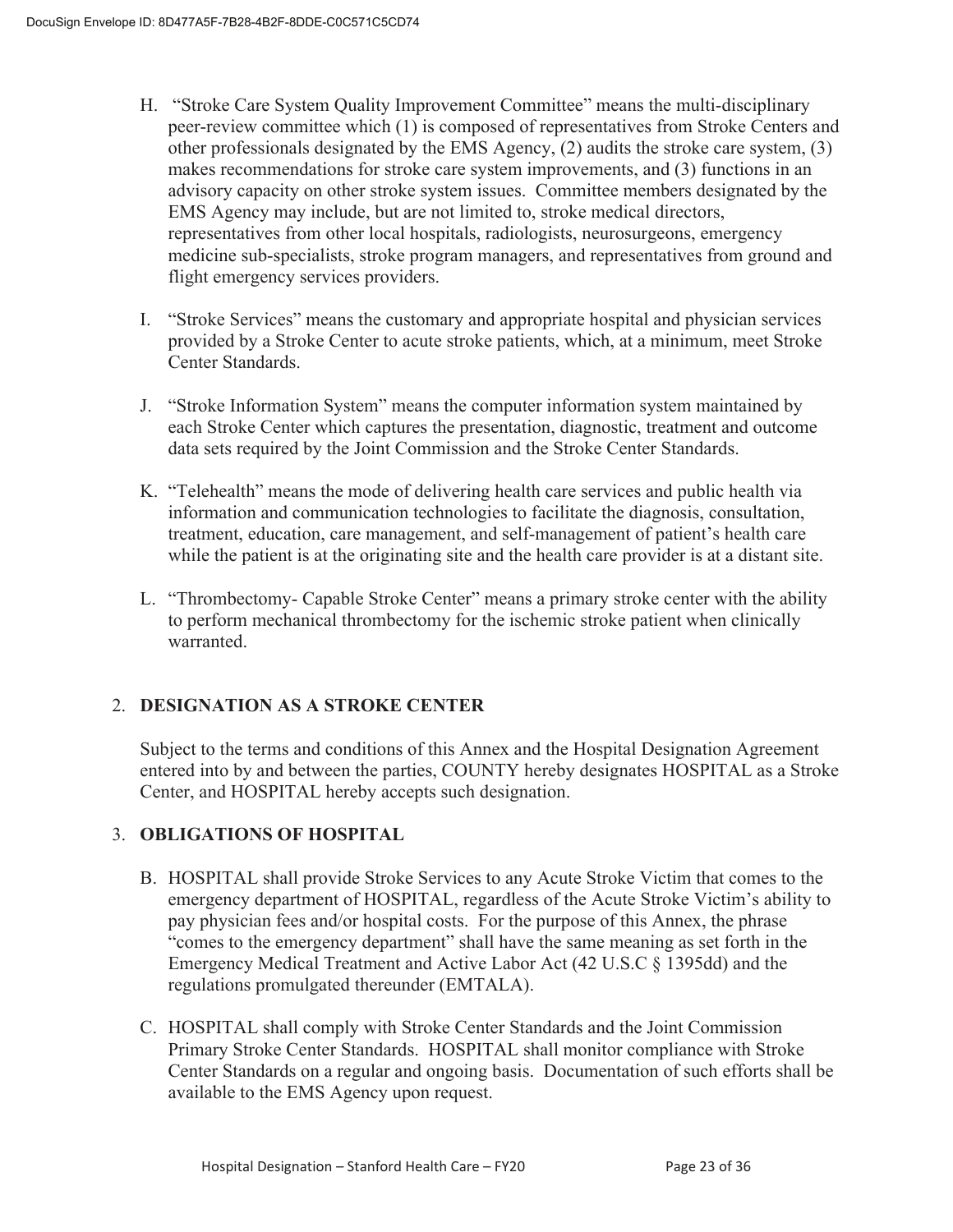- D. HOSPITAL shall continuously maintain current certification as a Primary and/or Comprehensive Stroke Center by the Joint Commission. HOSPITAL shall provide the EMS Agency with a copy of the certificate issued by Joint Commission within thirty (30) days of receipt of the certificate; and shall provide the EMS Agency with evidence of continuing Joint Commission certification as a Primary and/or Comprehensive Stroke Center not less than thirty (30) days prior to the expiration of the current certificate.
- E. HOSPITAL shall notify the EMS Agency, in writing, within twenty-four (24) hours of any failure to meet Stroke Center Standards and take corrective action within a reasonable period of time to correct the failure.
- F. HOSPITAL shall maintain a designated telephone number to facilitate rapid access to an on-site physician for consultation with community physicians and other providers regarding care and transfer of Acute Stroke Victims.
- G. HOSPITAL shall actively and cooperatively participate as a member of the Stroke Care System Quality Improvement Committee, and such other related committees that may, from time to time, be named and organized by the EMS Agency.
- H. HOSPITAL shall maintain a Stroke Information System and submit Stroke Information System data to EMS Agency from AHA GWTG or equivalent (i) no less than quarterly and (ii) anytime upon request by the EMS Agency. HOSPITAL shall, at a minimum, collect and maintain the data specified in the Stroke Receiving Center Standards unless additional data points are adopted by the Stroke Care System Quality Improvement Committee.

#### 4. **OBLIGATIONS OF THE EMS AGENCY**

- A. The EMS Agency will provide, or cause to be provided to HOSPITAL and/or the Stroke Care System Quality Improvement Committee, prehospital system data related to stroke care.
- B. The EMS Agency, in collaboration with the Stroke Care System Quality Improvement Committee, will strive to optimize the overall effectiveness of the Stroke Care System and its individual components through the development of performance measures for each component and for the system function as a whole (both process and outcomes measures) and by employing continuous quality improvement strategies and collaboration with stakeholders.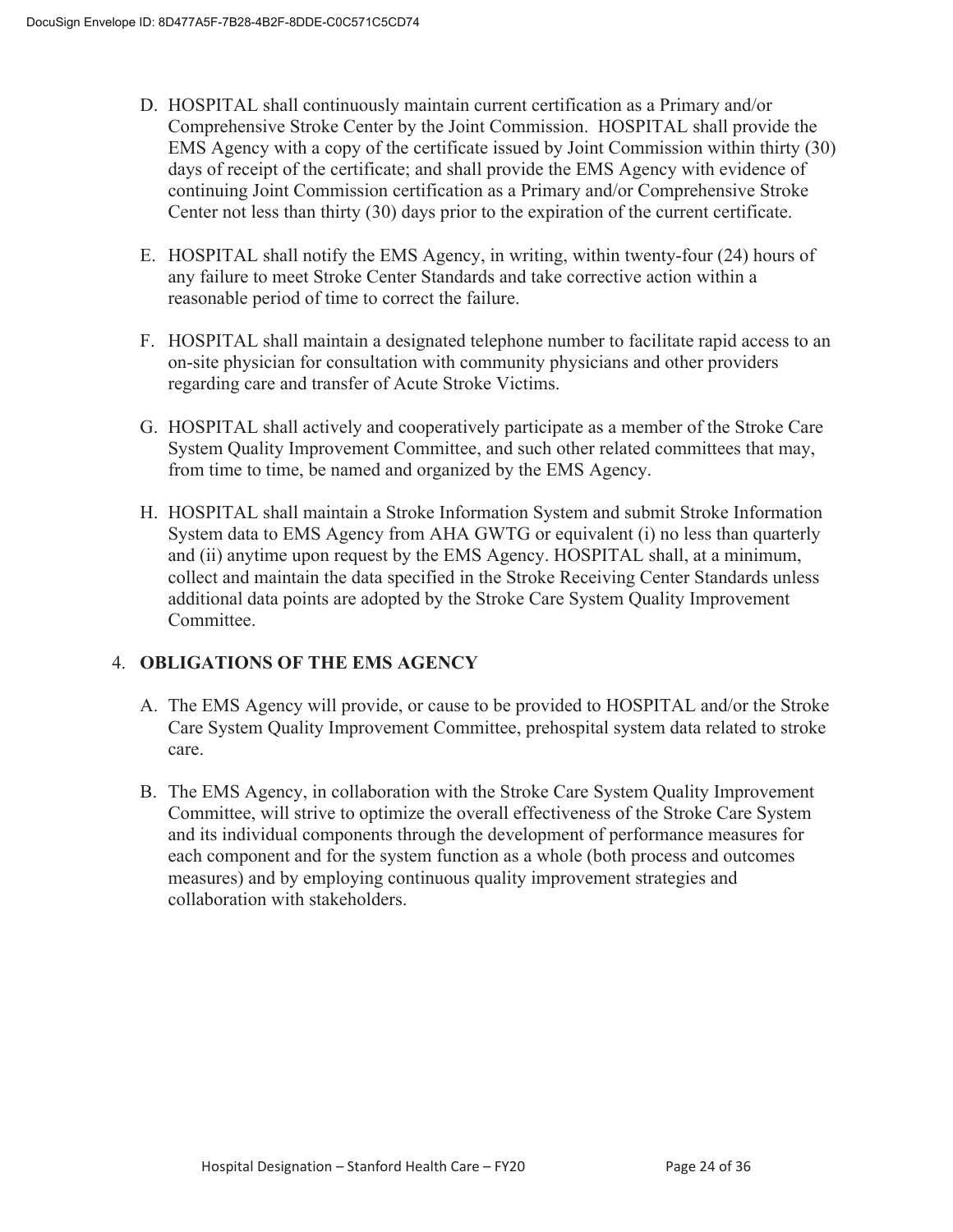This Annex is entered into this 1st day of January, 2020 by the parties.

## COUNTRY OF SANTA CLARA **HOSPITAL**

Tuensa Tuentus 5/6/2020<br>
-82EEB3861ADB4FB...<br>
heresa G. Therilus Date Alison Kerr 5/6/2020

Theresa G. Therilus Date Alison Kerr Date

ocuSigned by: 4/21/2020 Interim Director of Procurement Chief Administrative Officer, Clinical Operations

Procurement Department

# **APPROVED AS TO FORM AND LEGALITY:**

 $Welly$   $Qaa$ <br> $\rightarrow$   $Z572020$ 4/23/2020

Wesley Dodd Date Deputy County Counsel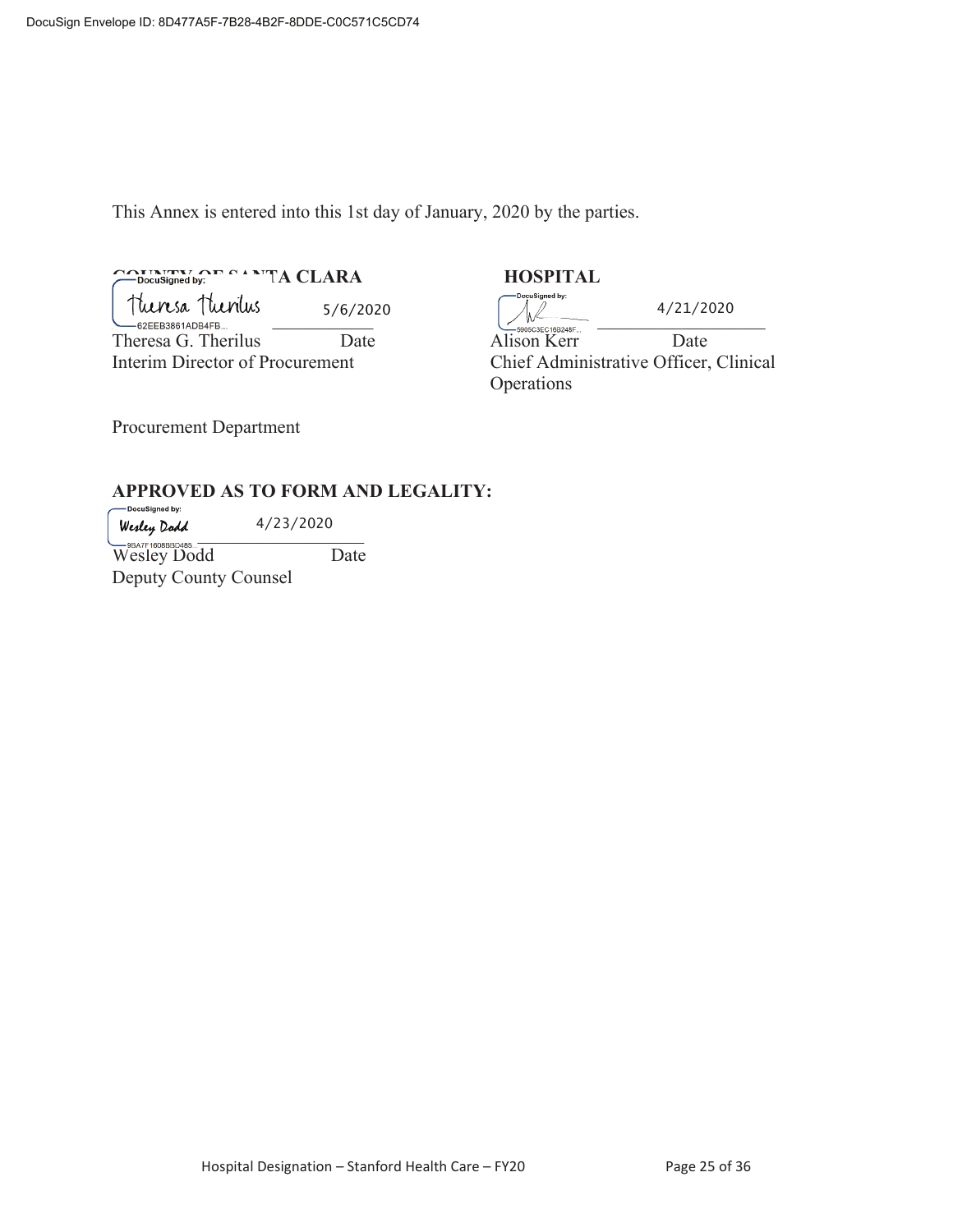#### **ANNEX C**

## **DESIGNATION OF HOSPITAL AS AN ST ELEVATION MYOCARDIAL INFARCTION RECEIVING CENTER**

#### **1. DEFINITIONS**

For the purposes of this Annex:

- A. "Cardiac Audit Committee" means the multi-disciplinary peer-review committee, composed of representatives from the STEMI Receiving Centers and other professionals designated by the EMS Agency, which audits the STEMI Care System makes recommendations for system improvements, and functions in an advisory capacity on other STEMI Care System issues. Committee members designated by the EMS Agency may include, but are not limited to, STEMI Receiving Center medical directors and program managers, representatives from other local hospitals, interventional and noninterventional cardiologists, emergency medicine sub-specialists, and representatives from ground and flight emergency services providers.
- B. "Immediately Available" means:
	- a) Unencumbered by conflict duties or responsibilities;
	- b) Responding without delay upon receiving notification; and
	- c) Being physically available to the specified area of the hospital when the patient is delivered in accordance with local EMS agency policies and procedures.
- C. "Percutaneous Coronary Intervention" or "PCI" means a procedure used to open or widen a narrowed or blocked coronary artery to restore blood flow supplying the heart, usually done on an emergency basis for a STEMI patient.
- D. "ST- Elevation Myocardial Infarction" or "STEMI" means a clinical syndrome defined by symptoms of myocardial infarction in association with ST-segment elevation on Electrocardiogram (ECG).
- E. "STEMI Care System" means an integrated prehospital and hospital program that is intended to direct patients with field identified ST Segment Elevation Myocardial Infarction directly to hospitals with specialized capabilities to promptly treat these patients.
- F. "STEMI Critical Care System" means a critical care component of the EMS system developed by a local EMS agency that links prehospital and hospital care to deliver treatment to STEMI patients.
- G. "STEMI Patient" means a patient with symptoms of myocardial infarction in association with ST-Segment Elevation in an ECG.
- H. "STEMI Program" means and organizational component of the hospital specializing in the care of STEMI patients.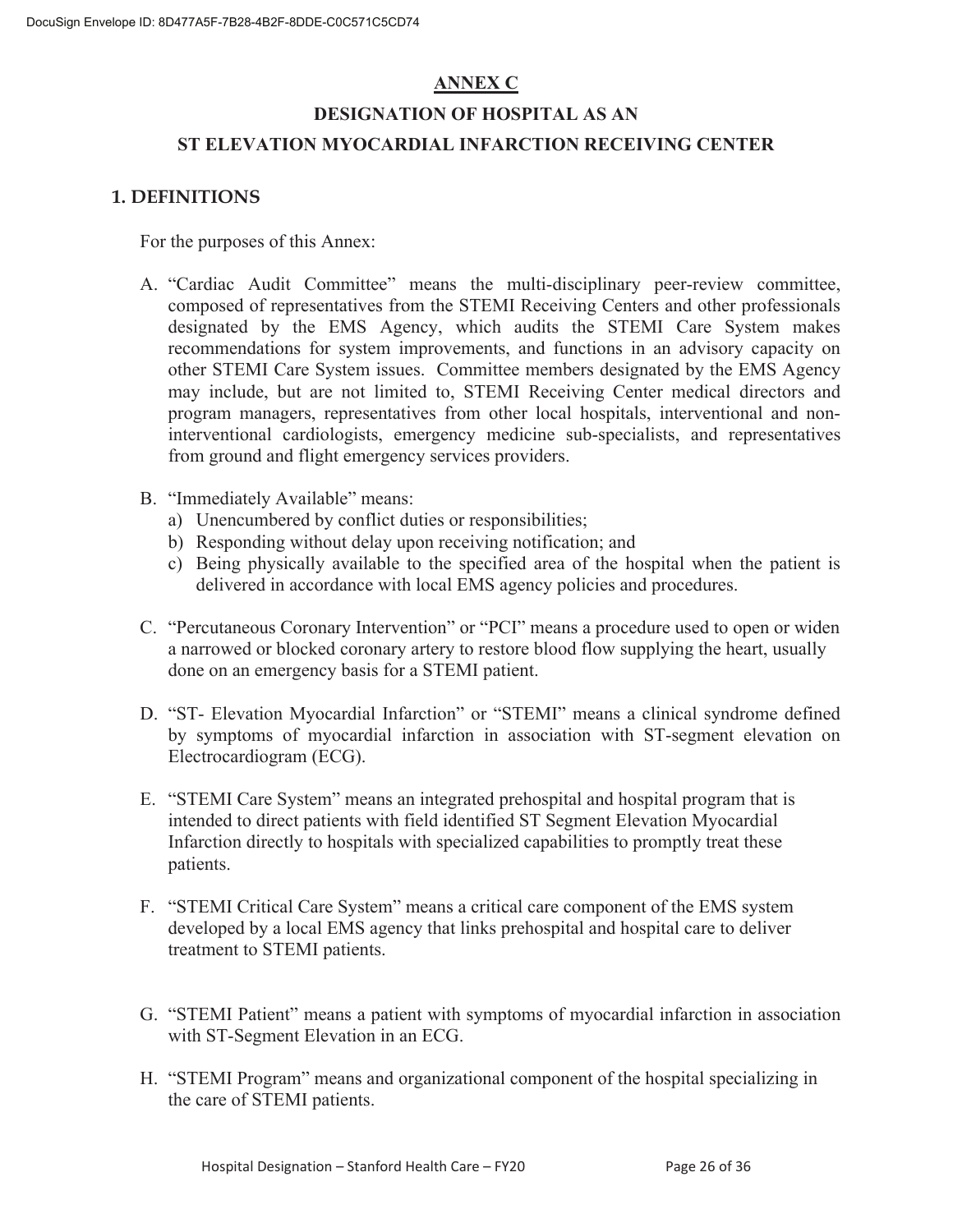- I. "STEMI Receiving Center" or "SRC" means a licensed general acute care facility meeting STEMI Receiving Center Standards, which has been designated as a STEMI Receiving Center by COUNTY.
- J. "STEMI Information System" means the computer information system maintained by each STEMI Receiving Center which captures the presentation, diagnostic, treatment and outcome data sets required by COUNTY and the STEMI Receiving Center Standards.
- K. "STEMI Receiving Center Standards" means the standards applicable to STEMI Receiving Centers set forth in Attachment A of this Annex, the EMS Agency's Comprehensive Cardiac Care System plan, and EMS Agency policies and procedures, as may be amended from time to time. A copy of the plan and the EMS Agency polices and procedures will be provided to the SRC's.

#### 2. **DESIGNATION AS A STEMI RECEIVING CENTER**

Subject to the terms and conditions of this Annex and the Hospital Designation Agreement entered into by and between the parties, COUNTY hereby designates HOSPITAL as a STEMI Receiving Center, and HOSPITAL hereby accepts such designation.

#### 3. **OBLIGATIONS OF HOSPITAL**

- A. HOSPITAL shall provide STEMI Receiving Center Services to any STEMI Patient that comes to the emergency department of HOSPITAL, regardless of the STEMI Patient's ability to pay physician fees and/or hospital costs. For the purpose of this Annex, the phrase "comes to the emergency department" shall have the same meaning as set forth in the Emergency Medical Treatment and Active Labor Act (42 U.S.C § 1395dd) and the regulations promulgated thereunder (EMTALA).
- B. HOSPITAL shall comply with STEMI Receiving Center Standards described in Attachment 1, which is attached and incorporated into this Annex. HOSPITAL shall monitor compliance with STEMI Receiving Center Standards on a regular and ongoing basis. Documentation of such efforts shall be made available to the EMS Agency upon request.
- C. HOSPITAL shall notify the EMS Agency, in writing, within twenty-four (24) hours of any failure to meet STEMI Receiving Center Standards and take corrective action within a reasonable period of time to correct the failure.
- D. HOSPITAL shall maintain a designated telephone number to facilitate rapid access to an on-site physician for consultation with community physicians and other providers regarding care and transfer of STEMI Patients.
- E. HOSPITAL shall actively and cooperatively participate as a member of the Cardiac Audit Committee, and such other related committees that may, from time to time, be named and organized by the EMS Agency.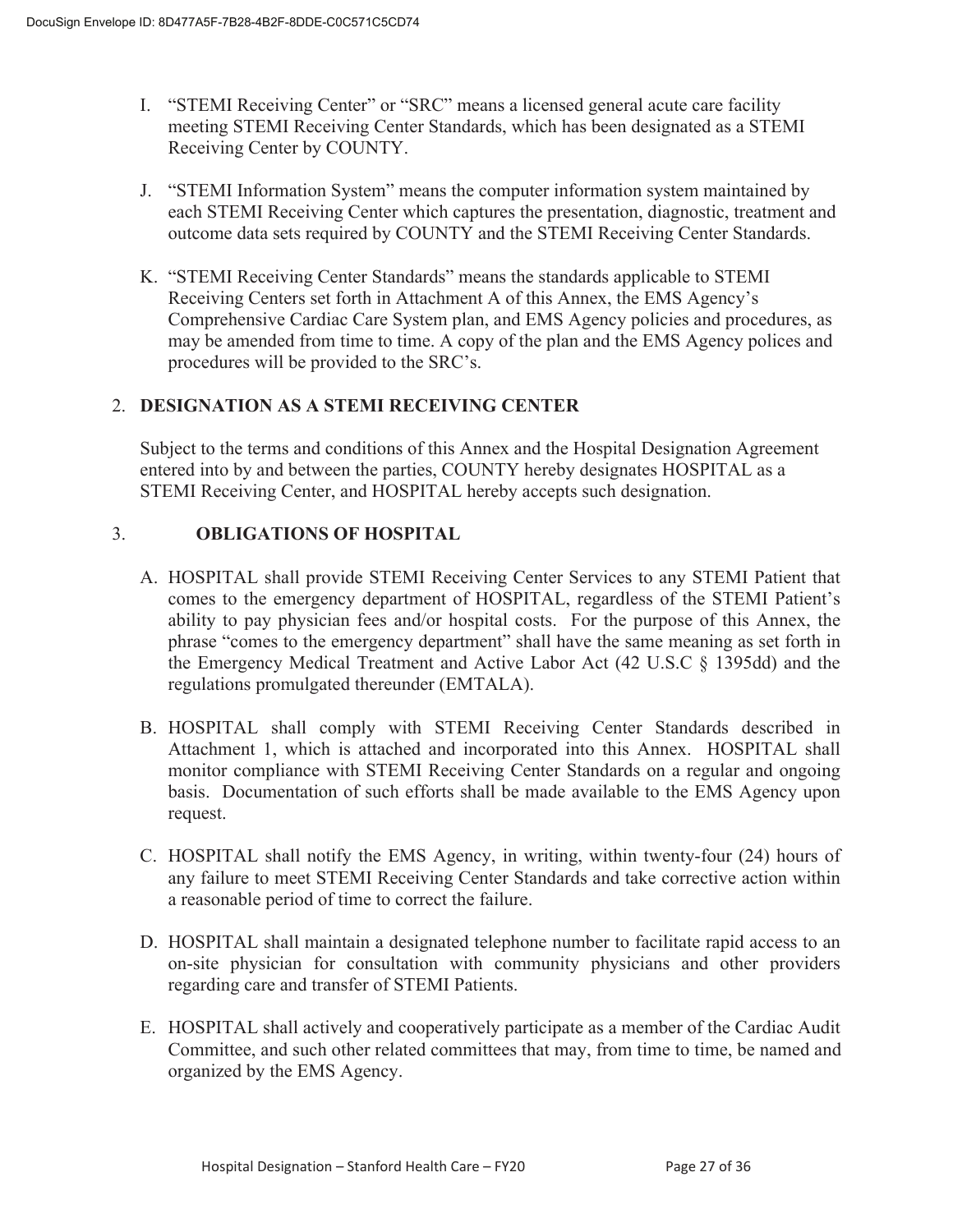F. HOSPITAL shall maintain a STEMI Information System and submit STEMI Information System data to EMS Agency from AHA ACTION Registry or equivalent (i) no less than quarterly and (ii) anytime upon request by the EMS Agency. HOSPITAL shall, at a minimum, collect and maintain the data specified in the STEMI Receiving Center Standards unless additional data points are adopted by the Cardiac Audit Committee.

#### 4. **OBLIGATIONS OF THE EMS AGENCY**

- A. The EMS Agency will provide, or cause to be provided to HOSPITAL and/or the Cardiac Audit Committee, prehospital system data related to STEMI care.
- B. The EMS Agency will strive to optimize the overall effectiveness of the Comprehensive Cardiac Care System and its individual components through the development of performance measures for each component and for the system function as a whole (both process and outcomes measures) and by employing continuous quality improvement strategies and collaboration with stakeholders.

This Annex is entered into this 1st day of January, 2020 by the parties.

#### **COUNTY OF SANTA CLARA HOSPITAL**

| —— DocuSianed by:                      |          |                                       |           |
|----------------------------------------|----------|---------------------------------------|-----------|
| Theresa Thenius<br>$-62$ EEB3861ADB4FB | 5/6/2020 | -DoçuSigned by:<br>5905C3EC16B248F    | 4/21/2020 |
| Theresa G. Therilus                    | Date     | Alison Kerr                           | Date      |
| Interim Director of Procurement        |          | Chief Administrative Officer, Clinica |           |

DocuSigned by:

Alison Kerr Date Chief Administrative Officer, Clinical **Operations** 

Procurement Department

#### **APPROVED AS TO FORM AND LEGALITY:**

-DocuSianed by: Wesley Dodd 4/23/2020

Wesley Dodd Date Deputy County Counsel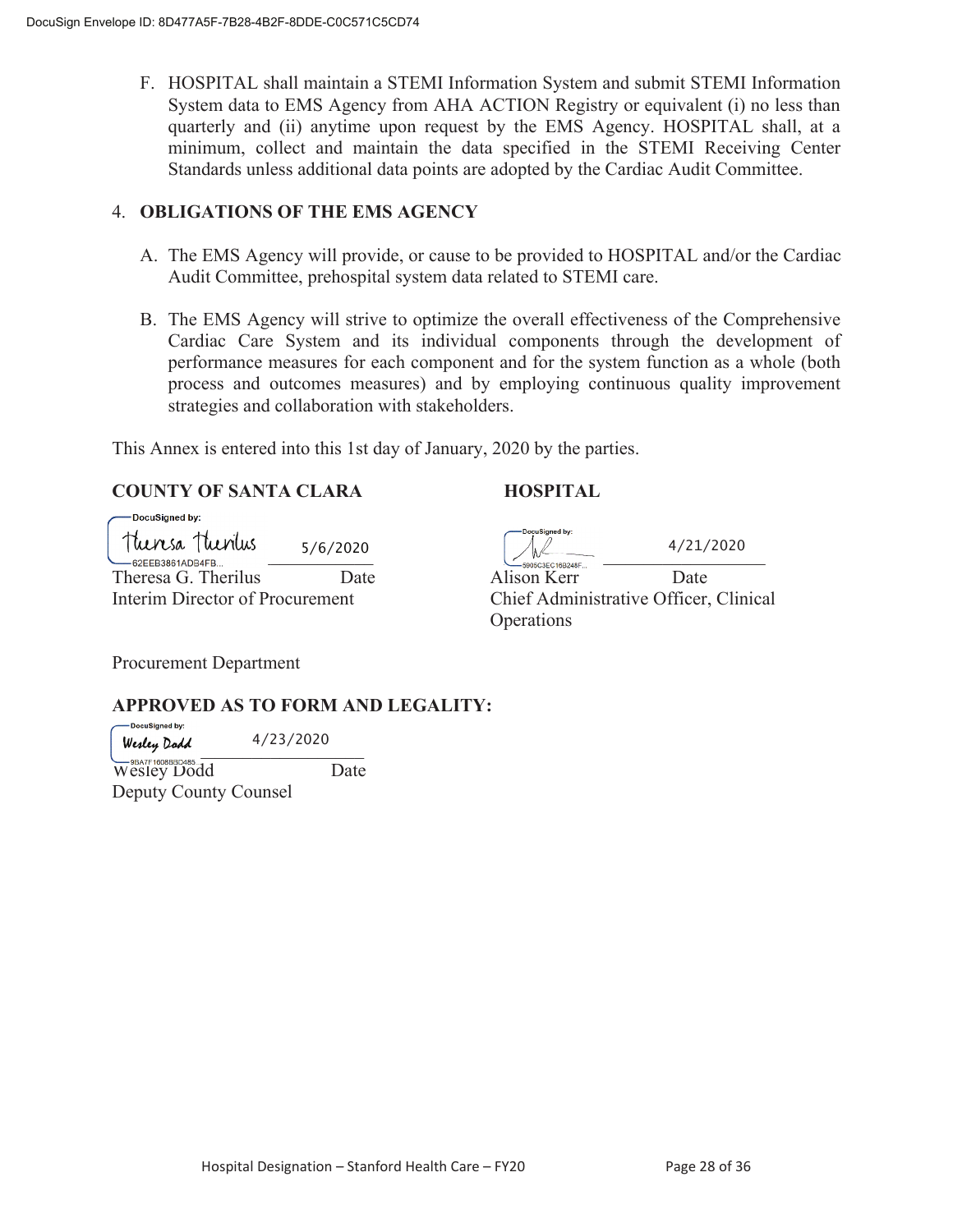#### Attachment 1 to Annex C STEMI RECEIVING CENTER STANDARDS

#### **INTRODUCTION**

These standards were developed to ensure that patients transported by the 9-1-1 system in Santa Clara County who exhibit an ST Elevation Myocardial Infarction (STEMI) pattern on a Prehospital obtained 12-Lead electrocardiogram (EKG) are transported to a hospital appropriate to their needs. With the initiation of 12-Lead EKG by paramedics and rapid transport to a STEMI Receiving Center (SRC), patients with STEMI's will receive an earlier definitive diagnosis and treatment resulting in improved outcomes.

#### **ACKNOWLEDGEMENTS**

The input of all the members of the Comprehensive Cardiac Care Task Force in Santa Clara County was essential for the development of these standards. The Task force consisted of cardiologists representing all of the hospitals in Santa Clara County, Nurse Management representation for all of the Emergency Departments, representation from the cardiac catheterization labs, representatives from the EMS Agency, representatives from the American Heart Association as well as representation from the Hospital Council of Northern and Central California.

#### **DEFINITIONS**

"STEMI" means a type of myocardial infarction, acute in nature, that generates an ST segment elevation on the 12-lead EKG.

"STEMI Receiving Center" or "SRC" means a licensed general acute care hospital with (1) a special permit for a cardiac catheterization laboratory and cardiovascular surgery from the California State Department of Health Services, (2) designation as an SRC by the County of Santa Clara, and (3) certification by the Joint Commission.

"Percutaneous Coronary Intervention" and "PCI" mean a broad group of techniques used for the diagnosis and treatment of patients with STEMI.

"TIMI Grade III Flow" means the Thrombolytics In Myocardial Ischemia (TIMI) Scale which defines flow rate through an opened artery-grade III is unimpeded flow.

#### **GENERAL SRC REQUIREMENTS**

- A. Hospital Licenses
	- 1. Currently recognized as a Santa Clara County Receiving Facility
	- 2. Special permit for a Cardiac Catheterization Laboratory from the California State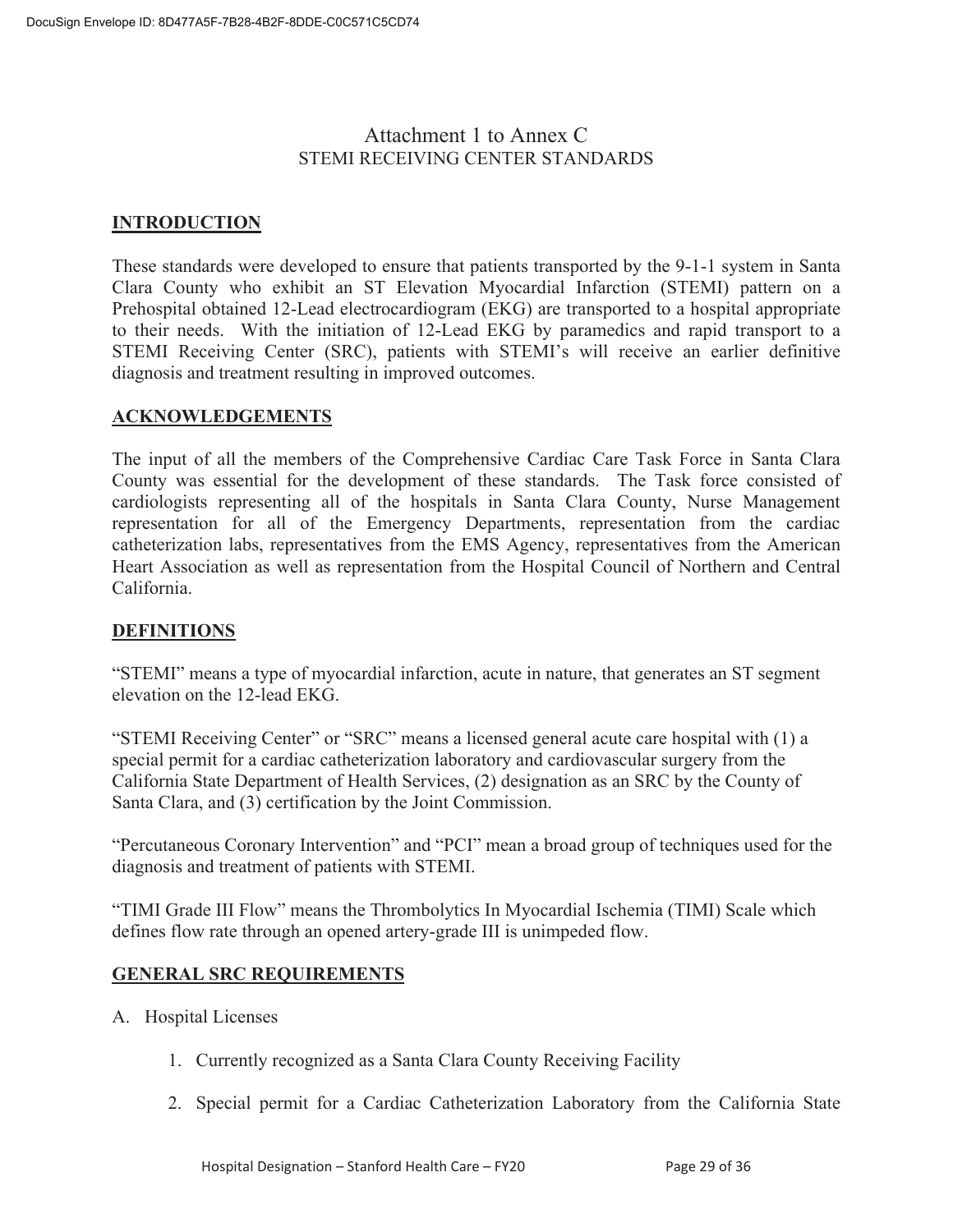Department of Health Services (DHS)

- 3. Holds a special permit issued by DHS for Cardiovascular Surgery Service or has established current transfer agreements with a hospital or hospitals holding such a special permit.
- B. Hospital Capabilities
	- 1. An Intra Aortic Balloon Pump shall be available on site 24 hours per day/7 days per week with a person capable of operating this equipment.
	- 2. Cardiac Catheterization Laboratory operable 24 hours/day, 7 days/ week.

#### C. Personnel

1. SRC Medical Director

The SRC shall designate a medical director for the STEMI program who shall be a physician certified by the American Board of Internal Medicine (ABIM) with current ABIM sub-specialty certification in Cardiovascular Disease and Interventional Cardiology, who will ensure compliance with these SRC standards and perform ongoing Quality Improvement (QI) as part of the hospital and system QI Program.

The SRC Medical Director must be a credentialed member of the medical staff with PCI privileges.

2. SRC Program Manager

The SRC shall designate a program manager for the STEMI program who shall be a licensed healthcare professional with experience in Emergency Medicine or Cardiovascular Care, who shall assist the SRC Medical Director to ensure compliance with these SRC standards and the QI program.

3. Cardiovascular Lab Coordinator

The SRC shall have a Cardiovascular Lab Coordinator who shall assist the SRC Medical Director and the SRC Program Manager to ensure compliance with these SRC Standards and the QI Program.

4. Physician Consultants

The SRC shall maintain a daily roster of the following on-call physicians who must be promptly available when a STEMI patient presents to the hospital:

a. Interventional Cardiologists-with privileges for PCI and credentialed by the hospital in accordance with the American College of Cardiology/American Heart Association national standards.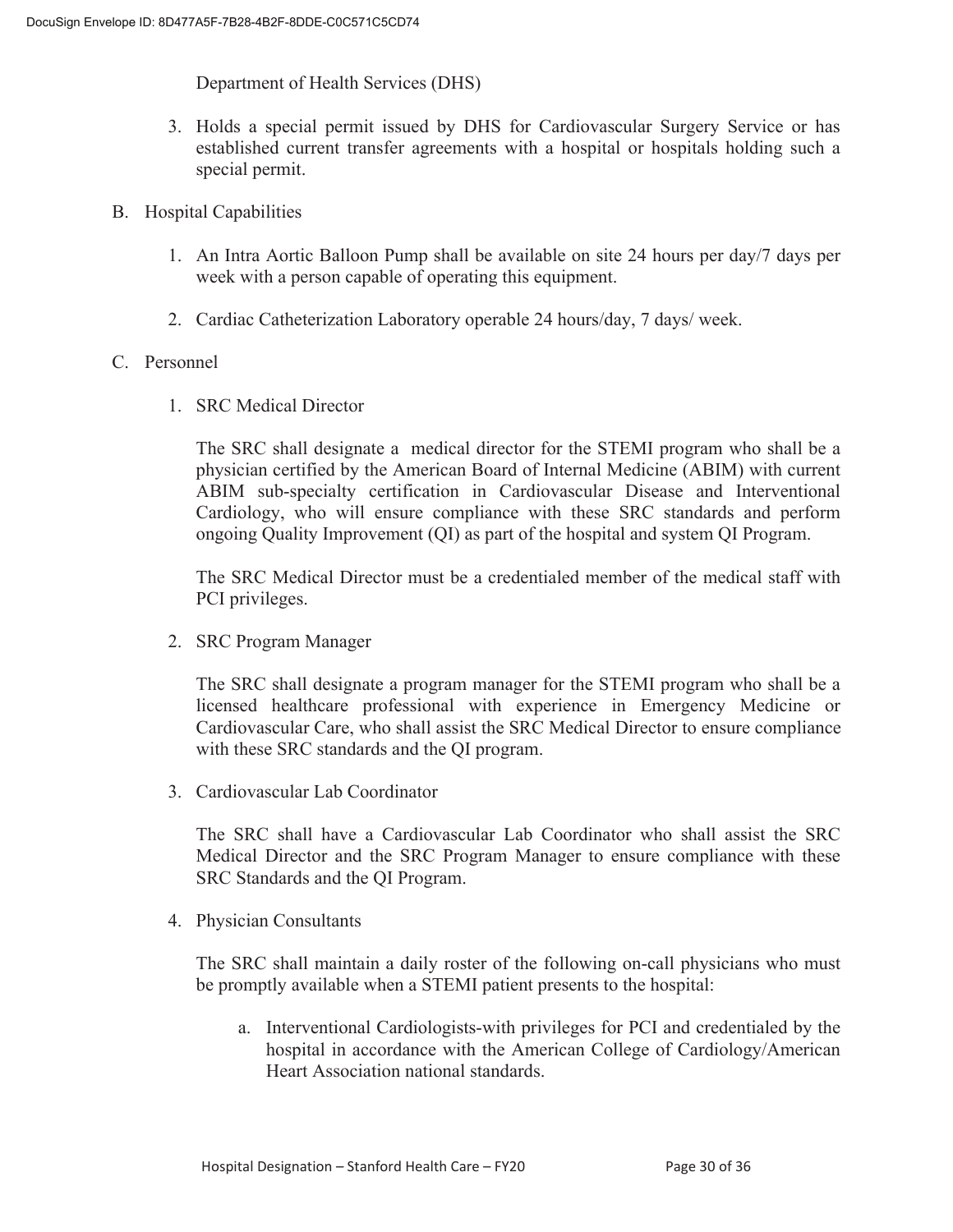The SRC will submit a list of Cardiologists with Active PCI privileges to the EMS Agency annually.

- D. Clinical Performance Standards
	- 1. Cardiac Catheterization Laboratory Standards

The SRC Cardiac Catheterization Lab shall demonstrate evidence of performance of at least 200 PCI procedures annually.

2. Interventional Cardiologist Standards

 Each interventional cardiologist shall perform a minimum average of 75 or more PCI procedures per year.

 It is desirable but not required that each interventional cardiologist shall have an average of 11 STEMI cases per year.

 There shall be a mentorship program available for those individual practitioners who do not meet the performance standard of 75 cases per year.

E. Clinical Process Performance Standard

Each SRC shall demonstrate Door to Balloon inflation time of 90 minutes or less in 75% of their cases.

The overall goal of the STEMI Care System in Santa Clara County is to achieve first medical contact (Performance of the prehospital 12 Lead EKG) to balloon inflation of <90 minutes in 75% of all cases.

#### F. Policies

Internal policies shall be developed for the following:

- 1. Criteria for patients to receive emergent angiography or emergent fibrinolysis based on physician decisions for individual patients.
- 2. Goals to Primary PCI (medical contact to balloon inflation time)

#### G. Data Collection

1. Each SRC shall maintain a STEMI Information System and submit STEMI Information System data to EMS Agency on a regular basis, as requested by the EMS Agency. The SRC shall collect and submit data points that have been adopted by the Cardiac Care System Quality Improvement Committee.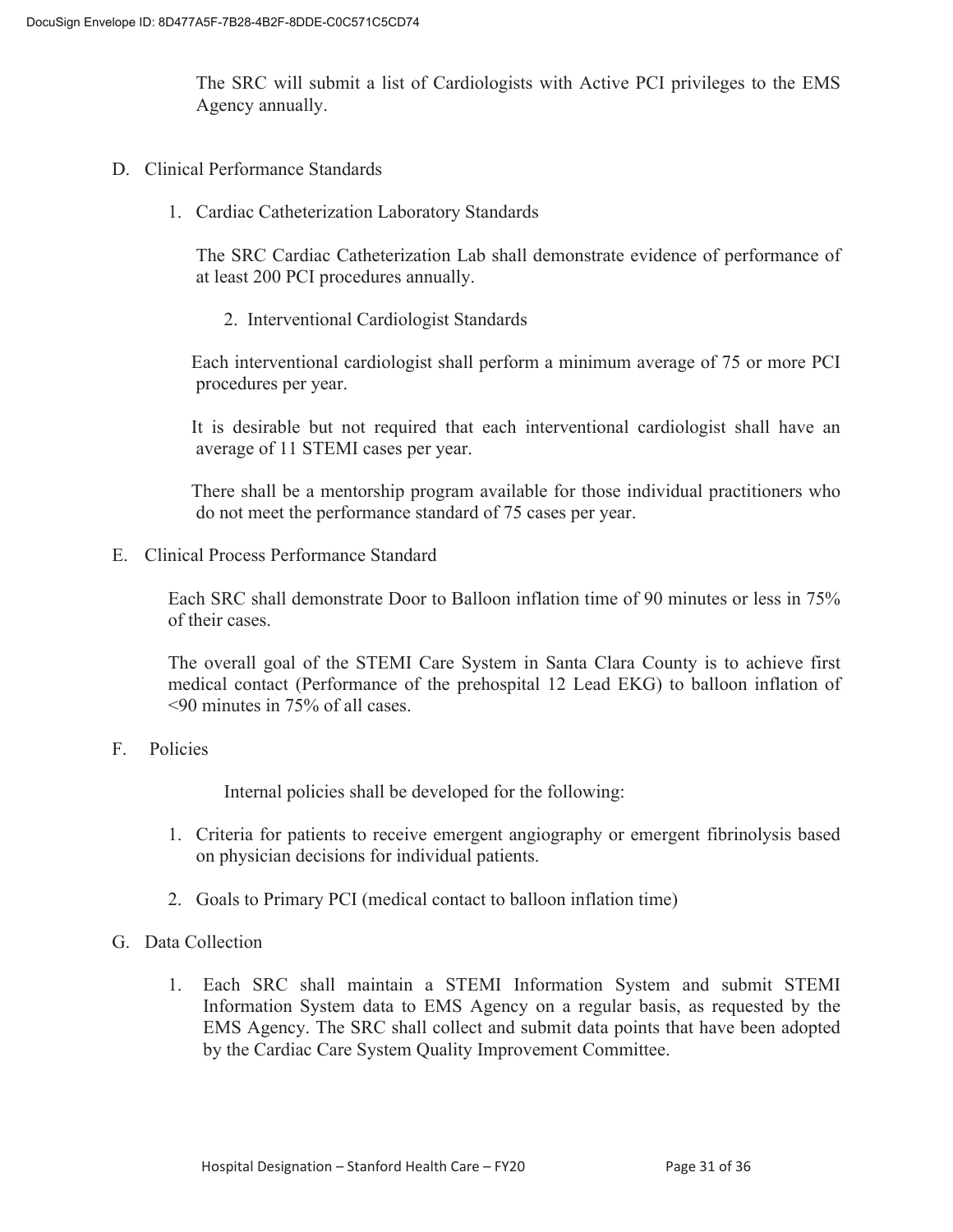- H. Quality Improvement- Prehospital patients
	- 1. An SRC QI program shall be established to review and collect outcome data to be reported to the County EMS Agency each month for 9-1-1 transported STEMI patients with the following criteria:
		- a. In-Hospital mortality
		- b. Emergency Coronary Artery Bypass rate
		- c. Vascular complications (PCI Access site complication, hematoma large enough to require transfusion, or operative intervention required).
		- d. Cerebrovascular accident rate (peri-procedure)
- I. EMS Patient Outcome Data
	- 1. The following outcome, data will be collected on each 9-1-1 transported STEMI patient on a monthly basis and provided to the Santa Clara County EMS Agency
		- a. Interventions
			- 1. Door to balloon time
			- 2. Door to needle time
			- 3. No interventions
		- b. Discharge status
			- 1. Home
			- 2. SNF
			- 3. Expired

#### **DESIGNATION PROCESS**

- A. An SRC may be designated following satisfactory review of written documentation and a site survey when deemed necessary, by the Santa Clara County EMS Agency.
- B. After the initial one (1) year designation, an SRC may be re-designated following a satisfactory Santa Clara County EMS Agency review may be re-designated for an additional three years (3). This review may include a site survey by an independent review team at any time during the term of the Annex.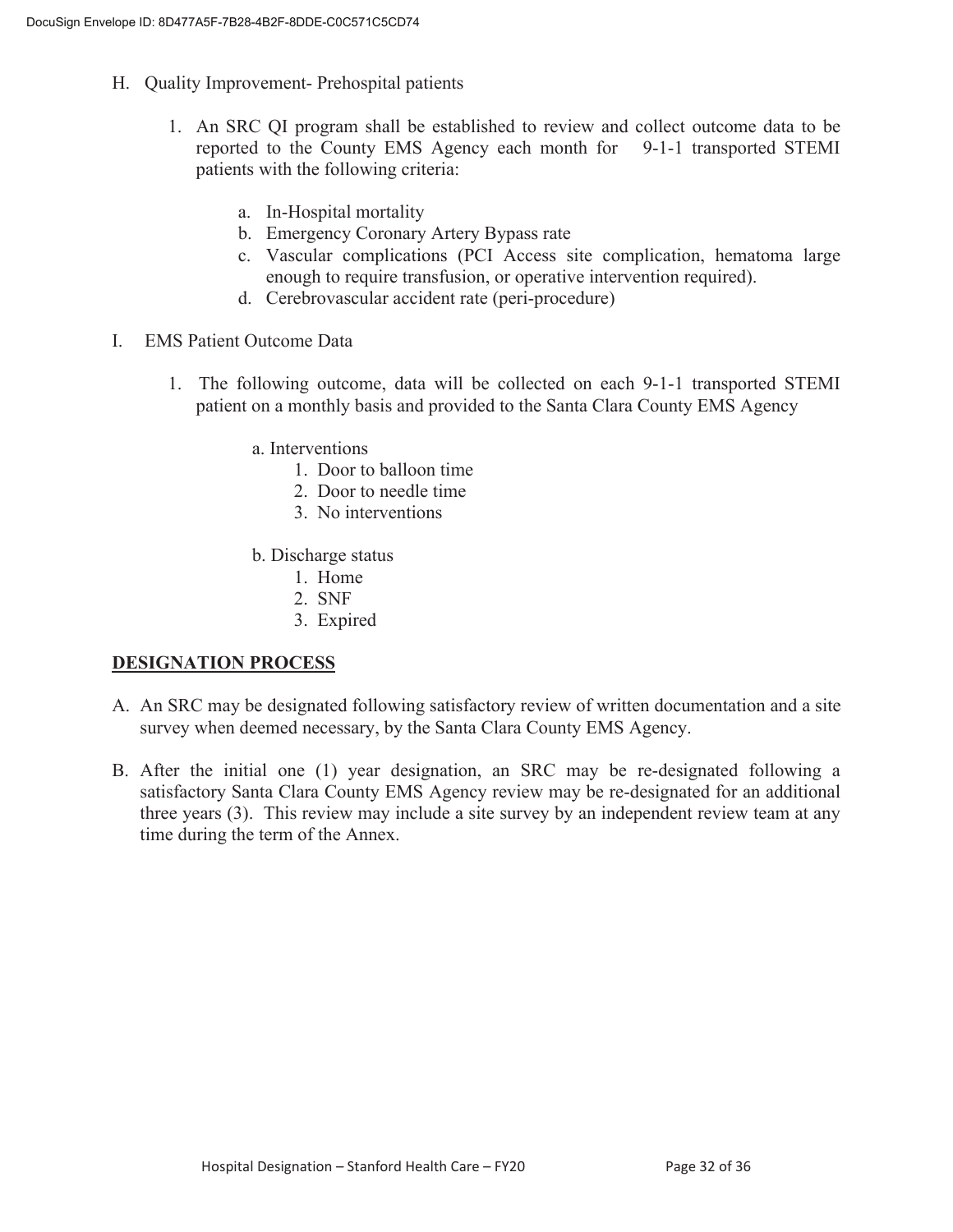#### **ANNEX D**

#### **DESIGNATION OF HOSPITAL AS A TRAUMA CENTER**

#### 1. **DEFINITIONS**

For the purposes of this Annex:

- A. "Adult Trauma Center" means a licensed general acute facility which (1) meets the Trauma Center Standards for an adult trauma center and (2) has been designated by COUNTY as an Adult Trauma Center.
- B. "Major Trauma Victim" and "MTV" mean a person, adult or pediatric, deemed a major trauma victim under the trauma triage criteria set forth in the EMS Agency's policies and procedures, as may be amended from time to time.
- C. "Pediatric Trauma Center" means a licensed general acute facility which (1) meets the Trauma Center Standards for a pediatric trauma center and (2) has been designated by COUNTY as a Pediatric Trauma Center.
- D. "Trauma Care System Quality Improvement Committee" and "TCSQJC" mean the multidisciplinary peer-review committee, which (1) is comprised of representatives from Trauma Centers, representatives form non-trauma hospitals, surgeons, emergency medicine sub-specialists, trauma program managers and/or representatives from ground and flight emergency service, (2) audits the trauma care system, (3) makes recommendations for trauma care system improvements, and (3) functions in an advisory capacity on other trauma system issues.
- E. "Trauma Center" refers collectively to a facility's Adult Trauma Center, if any, and Pediatric Trauma Center, if any.
- F. "Trauma Center Medical and Physicians Services" means the customary and appropriate hospital and physician services provided by a Trauma Center to Major Trauma Victims following a trauma incident.
- G. "Trauma Registry" means the computer information system which is maintained by the EMS Agency and the Trauma Centers and which captures pertinent injury, treatment and outcome data sets, defined by EMS Agency, for the trauma system.
- H. "Trauma Center Standards" means the standards applicable to adult and/or pediatric Trauma Centers set forth in Article 2.5 of the California Health and Safety Code, Title 22 of the California Code of Regulations, the EMS Agency trauma system plan and EMS Agency policies and procedures in effect at any time during the term of this Annex.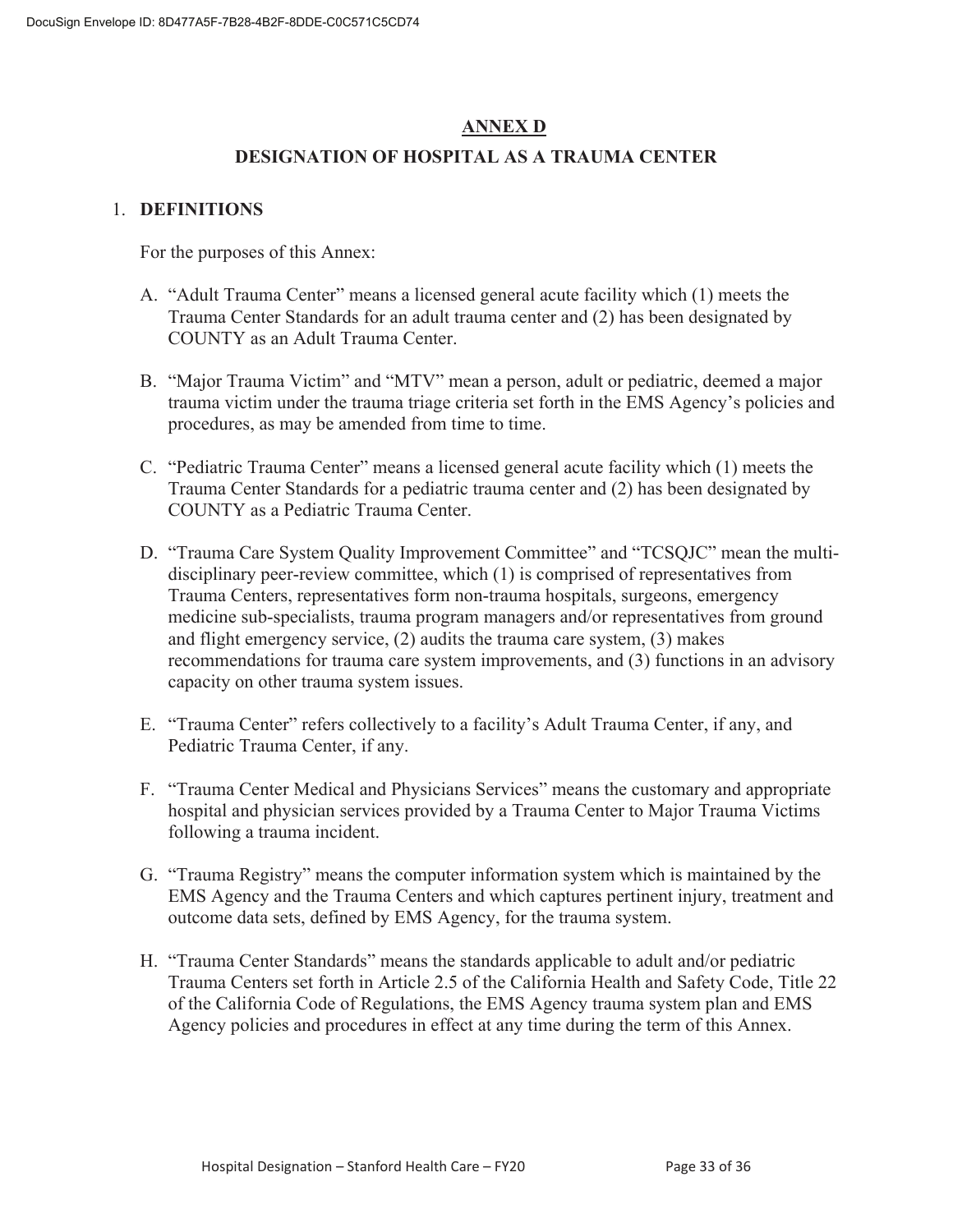#### 2. **DESIGNATION AS A TRAUMA CENTER**

Subject to the terms and conditions of this Annex and the Hospital Designation Agreement entered into by and between the parties, COUNTY hereby designates HOSPITAL as (check all that apply):

 an Adult Trauma Center a Pediatric Trauma Center.

HOSPITAL hereby accepts such designation.

#### 3. **OBLIGATIONS OF HOSPITAL**

- A. HOSPITAL shall provide Trauma Center Medical and Physician Services to any adult or pediatric Major Trauma Victims that comes to HOSPITAL's emergency department, throughout the full period of emergency department and inpatient hospital care, regardless of patients' ability to pay physician fees and/or hospital costs, unless the Major Trauma Victim is transferred pursuant to Section 3.B below. To assure continuity of care, HOSPITAL shall also provide all medically necessary outpatient visit(s) related to the trauma incident, or arrange such visit(s) as may be required by a patient's health plan or other applicable third-party payor; provided, however, that COUNTY may, in its sole and absolute discretion and on a case by case basis, waive HOSPITAL's obligation to provide such outpatient visit(s) or arrange such visit(s). Nothing in this Agreement shall require HOSPITAL to provide outpatient visits to a Major Trauma Victim for more than sixty (60) days following the Major Trauma Victim's discharge. For the purpose of this Annex, the phrase "comes to the emergency department" shall have the same meaning as set forth in the Emergency Medical Treatment and Active Labor Act (42 U.S.C § 1395dd) and the regulations promulgated thereunder (EMTALA).
- B. HOSPITAL shall transfer patients to other facilities only when medically appropriate or as may be requested by a patient or his or her health plan or other applicable third-party payor. A patient may not be transferred, or referred to another facility for outpatient services, due to the patient's inability to pay physician fees and/or hospital costs. A patient may be transferred based on the requirements his or her health plan or other applicable third-party payor, but only if the patient's medical condition so permits, as determined by the attending trauma physician. Any transfer of a patient must be in accordance with the Emergency Medical Treatment and Active Labor Act (42 U.S.C § 1395dd), the regulations promulgated thereunder, and applicable EMS Agency policies and procedures, including but not limited to the Santa Clara County Prehospital Care Policy Manual, as amended from time to time.
- C. HOSPITAL shall comply with Trauma Center Standards. HOSPITAL shall monitor compliance with Trauma Center Standards on a regular and ongoing basis. Documentation of such efforts shall be available to the EMS Agency upon request.
- D. HOSPITAL shall notify the EMS Agency, in writing, within twenty-four (24) hours of any failure to meet Trauma Center Standards and take corrective action within a reasonable period of time to correct the failure.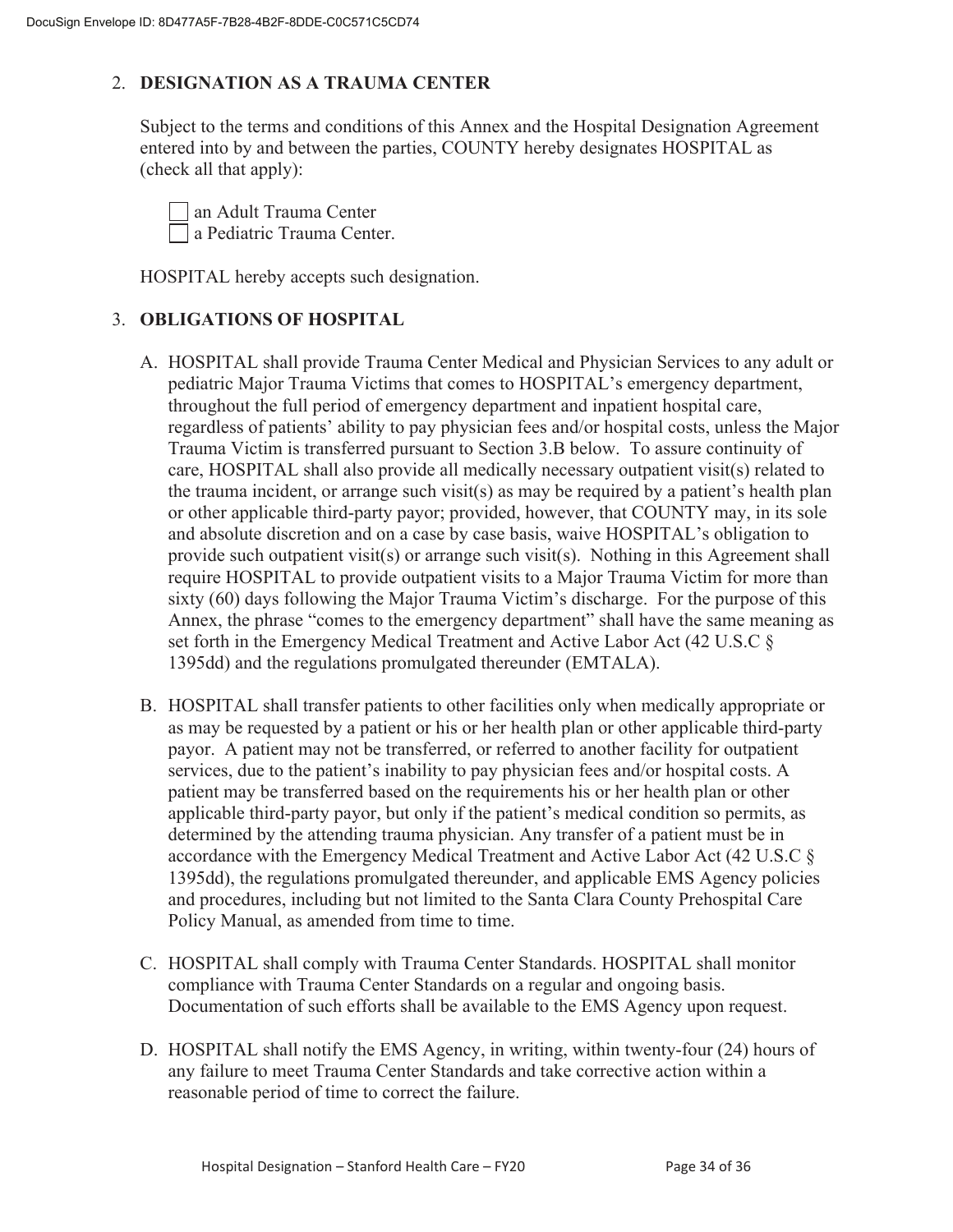- E. HOSPITAL shall comply with any EMS Agency plan of correction, regarding any identified failure to meet Trauma Center Standards, within the timeframes established by the EMS Agency.
- F. HOSPITAL shall maintain a designated telephone to facilitate rapid access to an on-site physician for consultation with community physicians and other providers regarding care of Major Trauma Victims and coordination of interfacility transfers.
- G. HOSPITAL shall actively and cooperatively participate as a member of the Trauma Audit Committee, and such other related committees that may, from time to time, be named and organized by the EMS Agency. HOSPITAL shall provide one recognized trauma expert, per year, for the Trauma Audit Committee visiting lecturer program at HOSPITAL's expense.
- H. HOSPITAL shall require HOSPITAL Trauma Registry staff to attend, at HOSPITAL's expense, such education and training programs related to use of the Trauma Registry as may be reasonably requested by EMS Agency and recommended by the Trauma Audit Committee.
- I. HOSPITAL shall participate in the Trauma Registry and submit data to the Trauma Registry on a regular basis, as requested by EMS Agency.
- J. HOSPITAL shall obtain EMS Agency's written approval prior to entering into agreements for providing trauma services to out-of-county residents, including, but not limited to agreements with local emergency medical services agencies or other government entities, and pre-hospital care providers, including air ambulance service providers. Such approval shall not be unreasonably withheld. This Section  $3(i)$  shall not apply to standard payment agreements with health plans or other third-party payors.

#### 4. **OBLIGATIONS OF THE EMS AGENCY**

- A. EMS Agency shall maintain a Trauma Registry for the purpose of data collection, compliance monitoring, and the evaluation of the trauma system. Data collected by the Trauma Registry will be made available, in an aggregate form to all Trauma Centers.
- B. The EMS Agency shall meet and consult with HOSPITAL prior to the adoption of any policy or procedure that concerns the administration of the trauma system, or the triage, transport and treatment of Major Trauma Victims.

#### 5. **ADDITIONAL FEES**

A. Site Reviews. HOSPITAL shall reimburse EMS Agency for the costs of any third-party review conducted by trauma experts required under this Annex. This reimbursement shall not exceed Twenty-Five Thousand Dollars (\$25,000) per review. Follow-up visits by third party reviewers, necessary as a result of HOSPITAL's failure to satisfy the requirements of this Annex, will be at the sole cost of HOSPITAL. HOSPITAL shall reimburse EMS Agency for all such costs within forty-five (45) days of HOSPITAL's